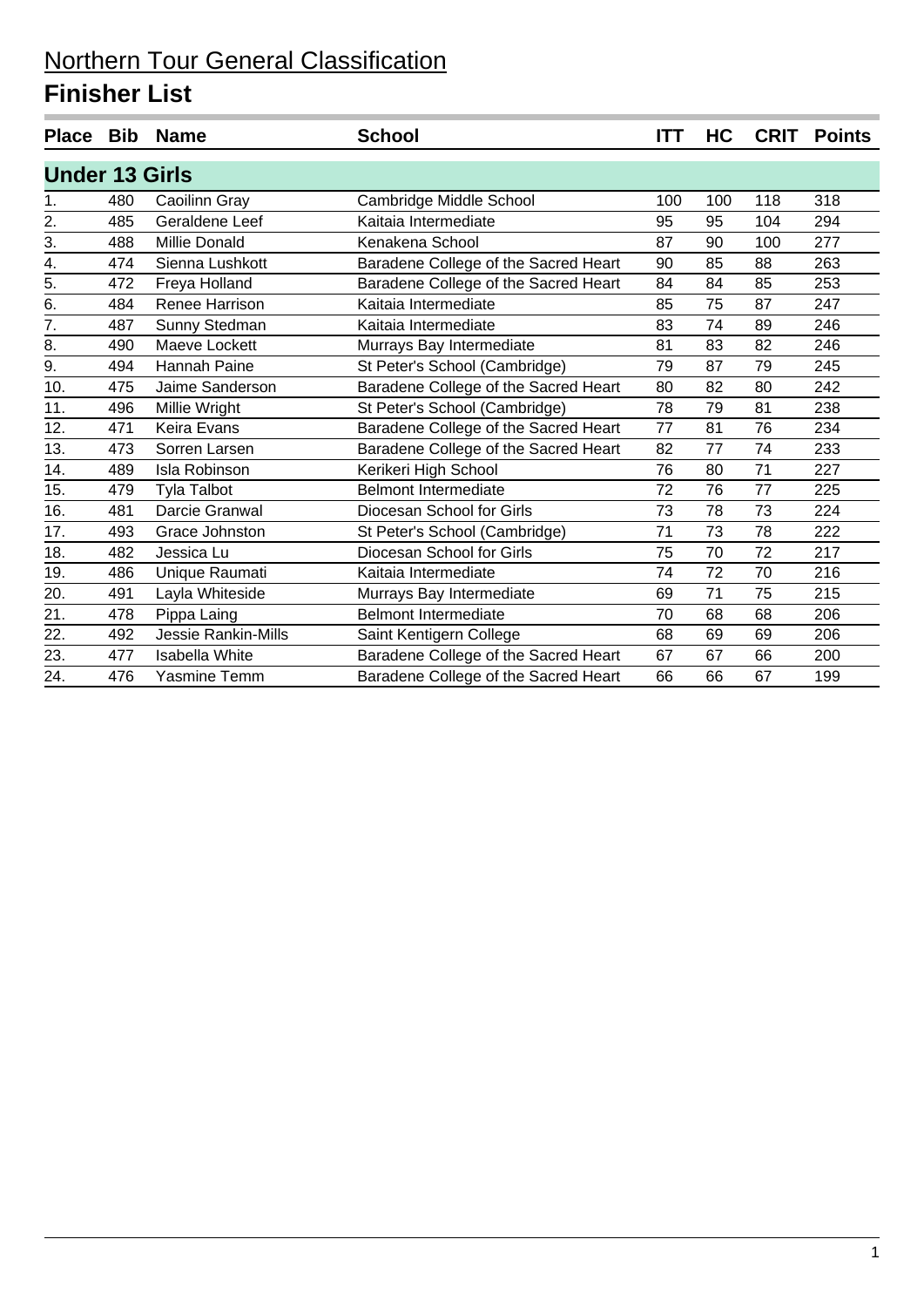|                      |     | Place Bib Name           | <b>School</b>               | <b>ITT</b> | HC  | <b>CRIT</b> | <b>Points</b> |
|----------------------|-----|--------------------------|-----------------------------|------------|-----|-------------|---------------|
| <b>Under 13 Boys</b> |     |                          |                             |            |     |             |               |
| 1.                   | 452 | Jonny Barclay            | Remuera Intermediate        | 100        | 100 | 118         | 318           |
| $\overline{2}$ .     | 465 | <b>Thomas Dolan</b>      | St Peter's College (Akld)   | 95         | 95  | 109         | 299           |
| $\overline{3}$ .     | 458 | Ethyn Brooks             | Saint Kentigern College     | 90         | 87  | 91          | 268           |
| 4.                   | 455 | <b>Kyle Paris</b>        | Remuera Intermediate        | 82         | 85  | 95          | 262           |
| 5.                   | 454 | Finn Houghton            | Remuera Intermediate        | 85         | 90  | 79          | 254           |
| 6.                   | 460 | Noah Johnson             | Saint Kentigern College     | 87         | 82  | 83          | 252           |
| 7.                   | 467 | <b>Riley Sella</b>       | St Peter's College (Akld)   | 84         | 84  | 84          | 252           |
| 8.                   | 453 | <b>Toby Browne</b>       | Remuera Intermediate        | 80         | 78  | 81          | 239           |
| $\overline{9}$ .     | 442 | <b>Connor Clifton</b>    | <b>Belmont Intermediate</b> | 83         | 80  | 74          | 237           |
| 10.                  | 463 | <b>Thomas Purdie</b>     | Southwell School            | 78         | 72  | 86          | 236           |
| 11.                  | 450 | Liam Lloyd               | Murrays Bay Intermediate    | 77         | 79  | 79          | 235           |
| 12.                  | 461 | Mark Liu                 | Saint Kentigern College     | 79         | 75  | 80          | 234           |
| 13.                  | 451 | Josh Wilson              | Murrays Bay Intermediate    | 76         | 74  | 82          | 232           |
| 14.                  | 445 | <b>Arthor Bird</b>       | Murrays Bay Intermediate    | 74         | 83  | 73          | 230           |
| 15.                  | 449 | Henru Kleynhans          | Murrays Bay Intermediate    | 70         | 77  | 78          | 225           |
| 16.                  | 441 | Hugo Chapman             | <b>Belmont Intermediate</b> | 73         | 76  | 75          | 224           |
| 17.                  | 466 | <b>Ciaran Farrell</b>    | St Peter's College (Akld)   | 75         | 73  | 76          | 224           |
| 18.                  | 447 | Rory Dickinson           | Murrays Bay Intermediate    | 69         | 81  | 70          | 220           |
| 19.                  | 444 | Michael Song             | Glendowie School            | 81         | 64  | 71          | 216           |
| 20.                  | 448 | <b>\friend Henley</b>    | Murrays Bay Intermediate    | 72         | 71  | 72          | 215           |
| 21.                  | 456 | <b>Robert Turnbull</b>   | Remuera Intermediate        | 71         | 70  | 66          | 207           |
| 22.                  | 446 | Cole Cornish             | Murrays Bay Intermediate    | 68         | 67  | 69          | 204           |
| 23.                  | 462 | <b>Nate Rankin-Mills</b> | Saint Kentigern College     | 67         | 69  | 68          | 204           |
| $\overline{24}$ .    | 464 | Aaron Dlima              | St Peter's College (Akld)   | 66         | 68  | 67          | 201           |
| 25.                  | 468 | Kyle Smith               | Tomarata School             | 64         | 66  | 65          | 195           |
| 26.                  | 469 | Luke Smith               | Tomarata School             | 65         | 65  | 64          | 194           |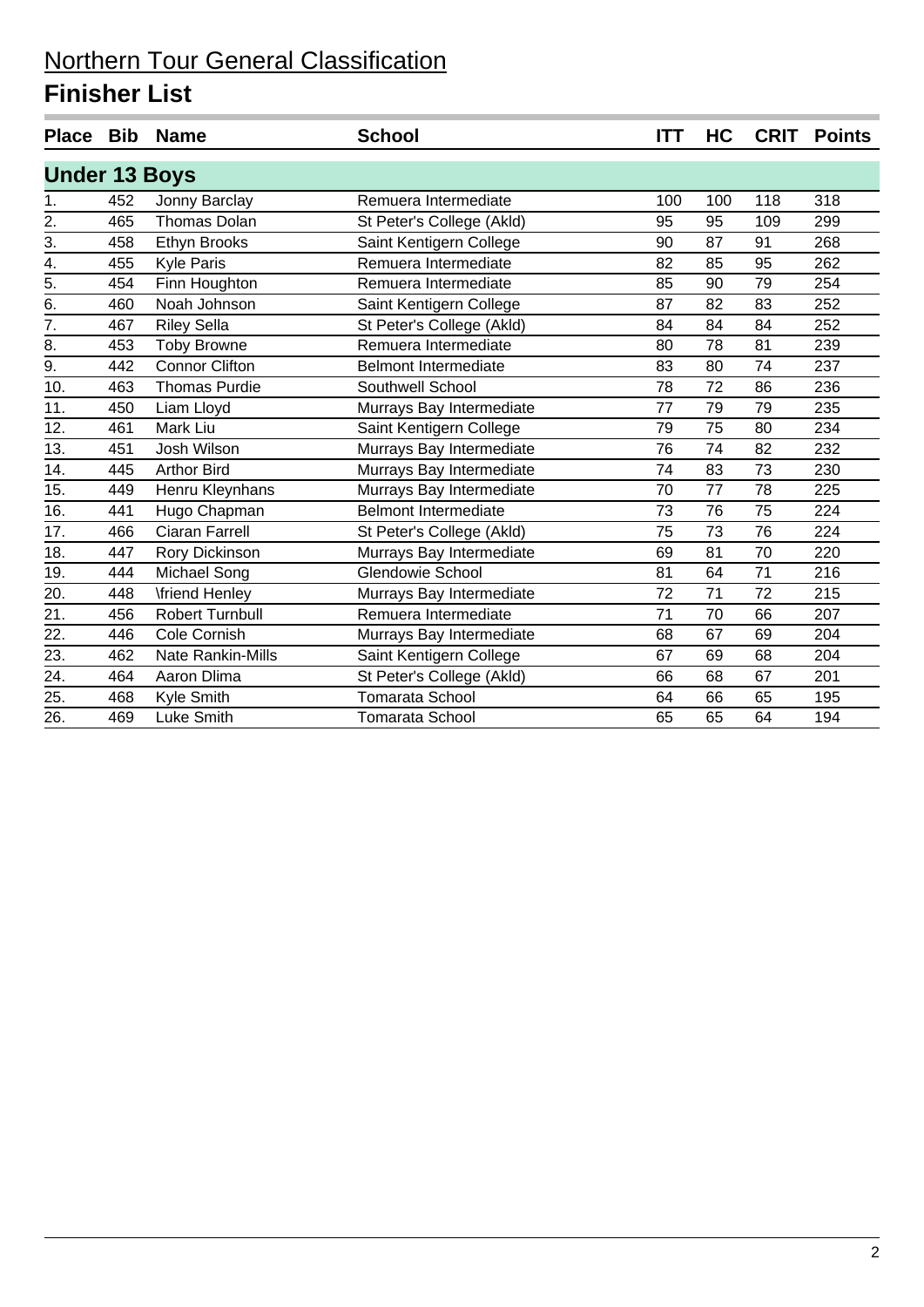|                       |     | Place Bib Name          | <b>School</b>                        | <b>ITT</b> | HC  | <b>CRIT</b> | <b>Points</b> |
|-----------------------|-----|-------------------------|--------------------------------------|------------|-----|-------------|---------------|
| <b>Under 14 Girls</b> |     |                         |                                      |            |     |             |               |
| 1.                    | 423 | Mackenzie Barnett       | Cambridge High School                | 100        | 95  | 114         | 309           |
| $\overline{2}$ .      | 438 | <b>Esther Carr</b>      | Takapuna Grammar School              | 95         | 78  | 108         | 281           |
| $\overline{3}$ .      | 420 | Jodie Blackwood         | <b>Belmont Intermediate</b>          | 85         | 100 | 94          | 279           |
| 4.                    | 415 | <b>Isabelle Gibson</b>  | Baradene College of the Sacred Heart | 87         | 87  | 85          | 259           |
| $\overline{5}$ .      | 427 | Ava Maddison            | Epsom Girls Grammar School           | 84         | 90  | 82          | 256           |
| 6.                    | 421 | Maisie Bower            | <b>Belmont Intermediate</b>          | 80         | 84  | 89          | 253           |
| $\overline{7}$ .      | 424 | Georgia Mitchell        | Cambridge High School                | 82         | 80  | 86          | 248           |
| 8.                    | 434 | Chelsea Nicholas        | Rosehill College                     | 83         | 79  | 85          | 247           |
| 9.                    | 440 | Natalie Wilson          | Takapuna Grammar School              | 90         | 74  | 81          | 245           |
| 10.                   | 416 | Sophia Hyland           | Baradene College of the Sacred Heart | 81         | 75  | 87          | 243           |
| 11.                   | 435 | <b>Madeline Ballard</b> | Saint Kentigern College              | 79         | 85  | 73          | 237           |
| 12.                   | 419 | Somer Tong              | Baradene College of the Sacred Heart | 78         | 83  | 74          | 235           |
| 13.                   | 417 | Mia Palao               | Baradene College of the Sacred Heart | 73         | 82  | 76          | 231           |
| 14.                   | 426 | <b>Lily Shanley</b>     | Diocesan School for Girls            | 76         | 77  | 77          | 230           |
| 15.                   | 437 | Payton Hazlehurst       | St Peter's School (Cambridge)        | 74         | 81  | 71          | 226           |
| 16.                   | 439 | Sophie Ochtman-Corfe    | Takapuna Grammar School              | 75         | 71  | 78          | 224           |
| 17.                   | 413 | <b>Jess Crummy</b>      | Baradene College of the Sacred Heart | 71         | 66  | 79          | 216           |
| 18.                   | 422 | Abigayle Wells          | <b>Belmont Intermediate</b>          | 72         | 69  | 75          | 216           |
| 19.                   | 418 | <b>Tylajane Reed</b>    | Baradene College of the Sacred Heart | 70         | 76  | 69          | 215           |
| 20.                   | 432 | Alexandra Clark         | Remuera Intermediate                 | 67         | 72  | 72          | 211           |
| 21.                   | 433 | Anita lese              | Remuera Intermediate                 | 68         | 65  | 70          | 203           |
| 22.                   | 412 | <b>Bailee Courtney</b>  | Baradene College of the Sacred Heart | 65         | 68  | 68          | 201           |
| 23.                   | 414 | Muireann Devlin         | Baradene College of the Sacred Heart | 66         | 64  | 67          | 197           |
| 24.                   | 428 | Hannah Mead             | Epsom Girls Grammar School           | 64         | 67  | 65          | 196           |
| 25.                   | 430 | Phoebe Cumming          | New Plymouth Girls' High School      | 63         | 63  | 66          | 192           |
| 26.                   | 431 | Lily Greenwood          | Rangi Ruru Girls' School             | 77         | 73  | $\mathbf 0$ | 150           |
| 27.                   | 436 | <b>Keira Barlow</b>     | Selwyn College                       | 69         | 70  | $\Omega$    | 139           |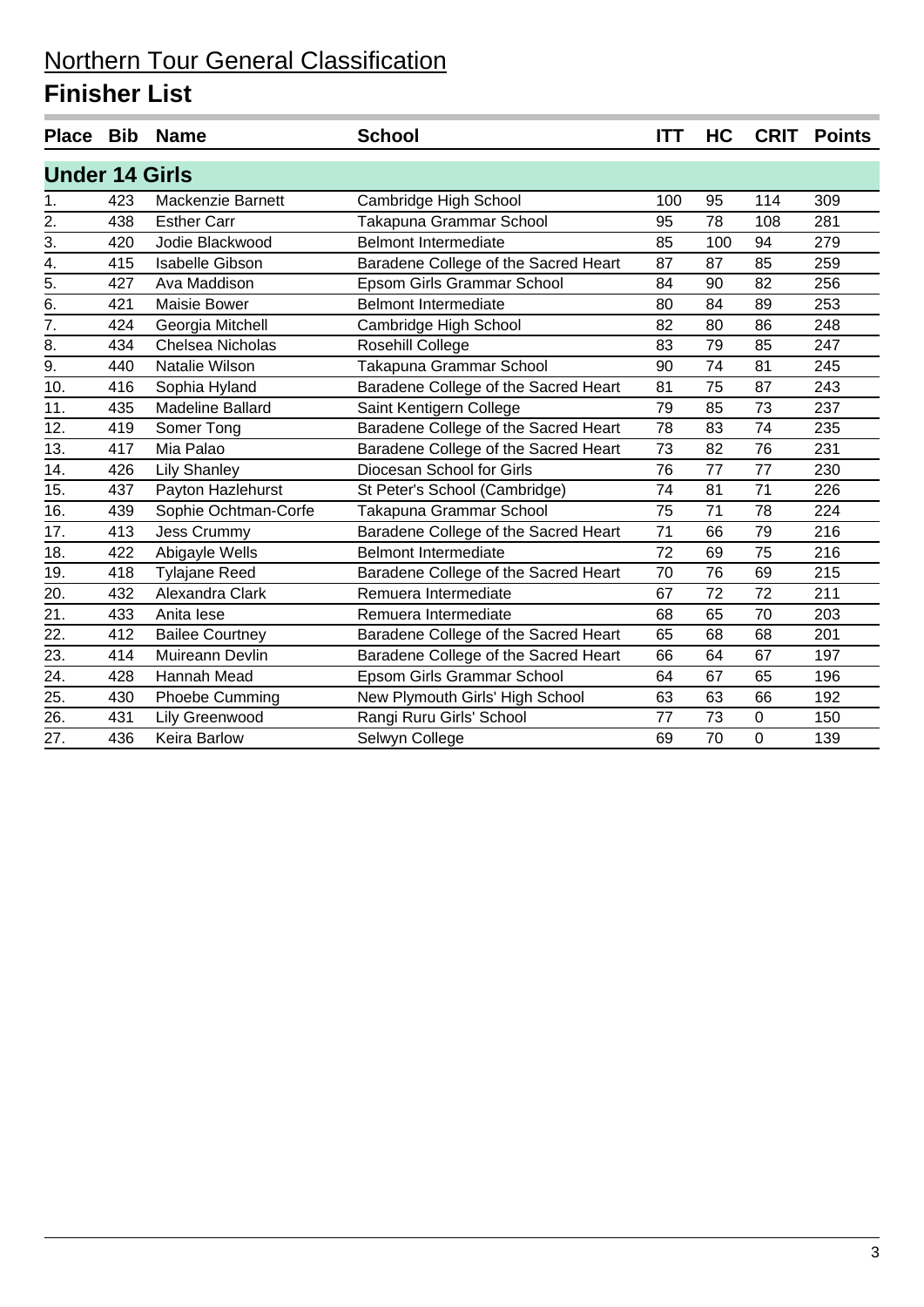|                      |     | Place Bib Name             | <b>School</b>                        | <b>ITT</b>      | <b>HC</b>       | <b>CRIT</b> | <b>Points</b> |
|----------------------|-----|----------------------------|--------------------------------------|-----------------|-----------------|-------------|---------------|
| <b>Under 14 Boys</b> |     |                            |                                      |                 |                 |             |               |
| 1.                   | 380 | <b>Jack Whittall</b>       | Cambridge High School                | 95              | 95              | 110         | 300           |
| $\overline{2}$ .     | 371 | <b>Nate Boness</b>         | <b>Auckland Grammar School</b>       | 100             | 90              | 96          | 286           |
| $\overline{3}$ .     | 373 | Daniel Morton              | <b>Auckland Grammar School</b>       | 85              | 100             | 88          | 273           |
| $\overline{4}$ .     | 401 | Frankie Wright             | St Peter's School (Cambridge)        | 84              | 87              | 99          | 270           |
| $\overline{5}$ .     | 386 | <b>Harrison Craw</b>       | Palmerston North Intermediate Normal | 83              | 85              | 88          | 256           |
| $\overline{6}$ .     | 400 | Kane Foster                | St Peter's School (Cambridge)        | 87              | 77              | 90          | 254           |
| $\overline{7}$ .     | 372 | <b>Quinn Gardiner-Hall</b> | <b>Auckland Grammar School</b>       | 90              | 83              | 80          | 253           |
| 8.                   | 405 | Zakariyya Rachmadi         | Westlake Boys High School            | 82              | 78              | 83          | 243           |
| $\overline{9}$ .     | 402 | Seb Ness                   | Takapuna Grammar School              | 79              | 79              | 84          | 242           |
| 10.                  | 387 | Ta Craw                    | Palmerston North Intermediate Normal | 81              | 80              | 79          | 240           |
| 11.                  | 388 | Lucas Bhimy                | Rangeview Intermediate               | 80              | 82              | 78          | 240           |
| $\overline{12}$      | 374 | <b>Christian Scarlett</b>  | <b>Auckland Grammar School</b>       | $\overline{76}$ | $\overline{71}$ | 82          | 229           |
| 13.                  | 394 | Nico Jancys                | Saint Kentigern College              | 75              | 81              | 72          | 228           |
| 14.                  | 403 | Lenny MacDiarmid           | Westlake Boys High School            | 77              | 75              | 76          | 228           |
| 15.                  | 383 | Allan Dong                 | <b>Macleans College</b>              | 74              | 68              | 77          | 219           |
| 16.                  | 389 | Jack Norden                | Sacred Heart College (Akld)          | 72              | 76              | 70          | 218           |
| 17.                  | 404 | Benjamin Mascarenhas       | Westlake Boys High School            | 71              | 74              | 71          | 216           |
| $\overline{18}$ .    | 391 | Lewis Atkinson             | Saint Kentigern College              | 67              | $\overline{73}$ | 74          | 214           |
| 19.                  | 393 | Joshua Gordon-Glassford    | Saint Kentigern College              | 73              | 72              | 69          | 214           |
| 20.                  | 375 | Ben Bowen                  | <b>Belmont Intermediate</b>          | 66              | 70              | 73          | 209           |
| 21.                  | 397 | Brogan Boyd                | St Peter's College (Akld)            | 70              | 69              | 67          | 206           |
| $\overline{22}$ .    | 395 | Benjamin Stewart           | Saint Kentigern College              | 68              | 59              | 75          | 202           |
| 23.                  | 377 | Daniel McClune             | <b>Belmont Intermediate</b>          | 69              | 63              | 68          | 200           |
| $\overline{24}$ .    | 376 | <b>Jack Gerken</b>         | <b>Belmont Intermediate</b>          | 65              | 67              | 65          | 197           |
| 25.                  | 378 | Juno Shepherd              | <b>Belmont Intermediate</b>          | 63              | 65              | 64          | 192           |
| 26.                  | 398 | Sean Collins-Stewart       | St Peter's College (Akld)            | 64              | 66              | 61          | 191           |
| 27.                  | 385 | Nathan Hattingh            | Pakuranga College                    | 61              | 64              | 63          | 188           |
| $\overline{28}$ .    | 392 | Sebastian Durey            | Saint Kentigern College              | 62              | 62              | 62          | 186           |
| 29.                  | 384 | <b>Felix Creasy</b>        | Murrays Bay Intermediate             | 57              | 58              | 66          | 181           |
| 30.                  | 399 | <b>Otis White</b>          | St Peter's College (Akld)            | 60              | 61              | 59          | 180           |
| 31.                  | 382 | <b>Luke Goodall</b>        | Glendowie School                     | 59              | 57              | 58          | 174           |
| 32.                  | 396 | Jackson Dwyer              | St Pauls Collegiate (Ham)            | 58              | 56              | 60          | 174           |
| 33.                  | 390 | Coen Anderson              | Saint Kentigern College              | 78              | 84              | $\pmb{0}$   | 162           |
| 34.                  | 379 | Joseph Thomas              | <b>Belmont Intermediate</b>          | 56              | 60              | $\mathbf 0$ | 116           |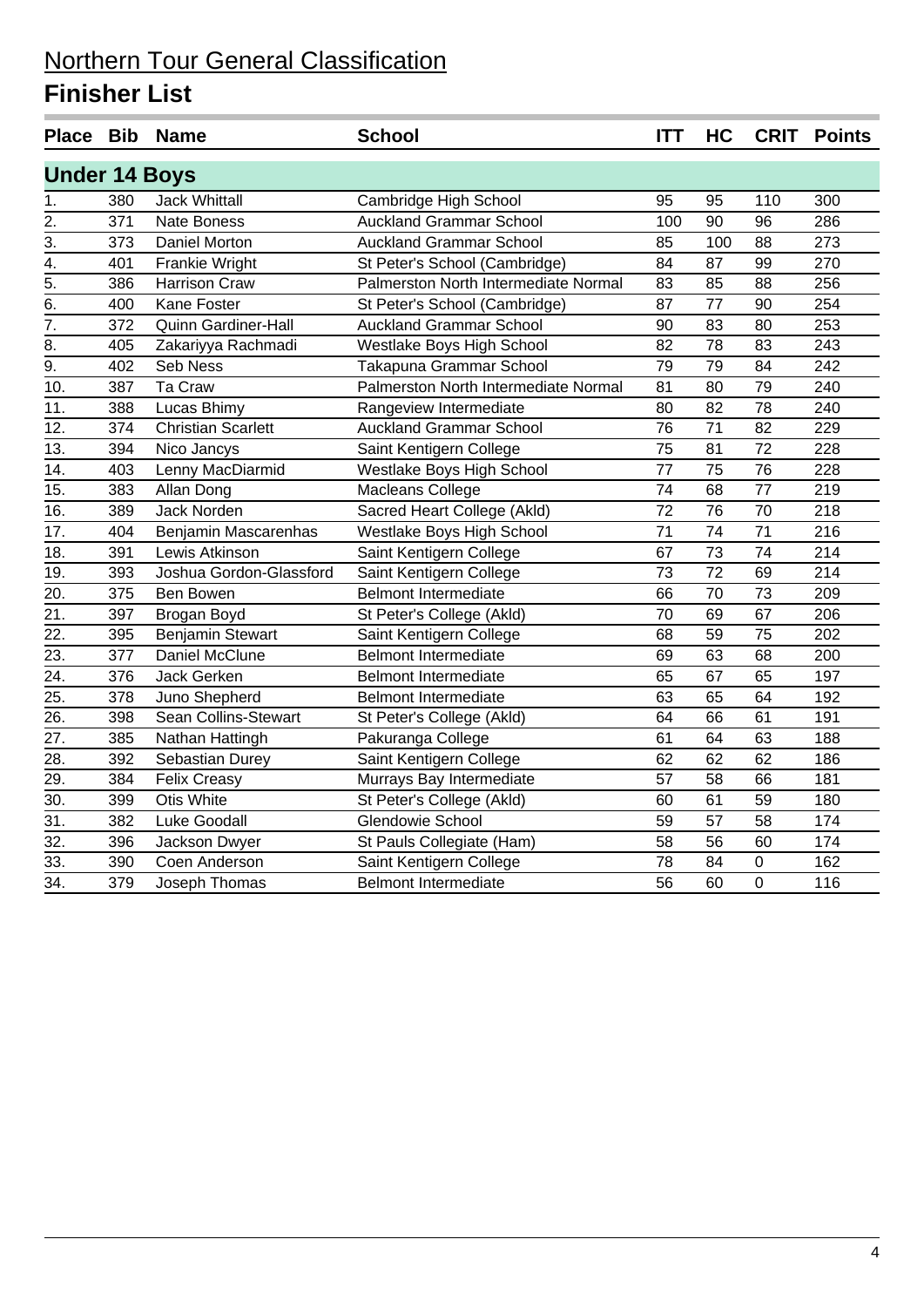|                       |     | Place Bib Name           | <b>School</b>                        | <b>ITT</b>      | <b>HC</b> |             | <b>CRIT Points</b> |
|-----------------------|-----|--------------------------|--------------------------------------|-----------------|-----------|-------------|--------------------|
| <b>Under 15 Girls</b> |     |                          |                                      |                 |           |             |                    |
| 1.                    | 358 | <b>Ruby Spring</b>       | Saint Kentigern College              | 120             | 100       | 114         | 334                |
| 2.                    | 339 | Seana Gray               | Cambridge High School                | 95              | 95        | 110         | 300                |
| 3.                    | 357 | Olivia Rooney            | Saint Kentigern College              | 90              | 83        | 93          | 266                |
| $\overline{4}$ .      | 345 | Maia Barclay             | Epsom Girls Grammar School           | 87              | 87        | 90          | 264                |
| 5.                    | 335 | <b>Bonnie Rattray</b>    | Baradene College of the Sacred Heart | 84              | 90        | 86          | 260                |
| $\overline{6}$ .      | 347 | Tegan Feringa            | Epsom Girls Grammar School           | 83              | 85        | 86          | 254                |
| 7.                    | 331 | Emma Blackmore           | Baradene College of the Sacred Heart | 82              | 84        | 87          | 253                |
| $\overline{8}$ .      | 355 | <b>Isabele Bannister</b> | Saint Kentigern College              | 85              | 79        | 79          | 243                |
| 9.                    | 361 | <b>Brooke Leonard</b>    | Takapuna Grammar School              | 81              | 78        | 84          | 243                |
| 10.                   | 333 | <b>River Miln</b>        | Baradene College of the Sacred Heart | $\overline{79}$ | 80        | 78          | 237                |
| 11.                   | 341 | <b>Isobel Fletcher</b>   | Diocesan School for Girls            | 80              | 75        | 80          | 235                |
| 12.                   | 351 | <b>Tessa Swinson</b>     | Epsom Girls Grammar School           | $\overline{75}$ | 82        | 74          | 231                |
| 13.                   | 340 | Molly Hayes              | Cambridge High School                | 72              | 77        | 77          | 226                |
| 14.                   | 359 | <b>Jess Carswell</b>     | St Peter's School (Cambridge)        | 76              | 67        | 81          | 224                |
| 15.                   | 337 | <b>Greer Stringer</b>    | Baradene College of the Sacred Heart | 78              | 81        | 62          | 221                |
| 16.                   | 336 | <b>Emily Shaw</b>        | Baradene College of the Sacred Heart | 69              | 76        | 75          | 220                |
| 17.                   | 362 | Phoebe Morrison          | Takapuna Grammar School              | 74              | 74        | 71          | 219                |
| 18.                   | 332 | Celia Galvin             | Baradene College of the Sacred Heart | 70              | 72        | 76          | 218                |
| 19.                   | 349 | Abigail Ruddenklau       | Epsom Girls Grammar School           | 73              | 71        | 72          | 216                |
| 20.                   | 356 | Petra Martinez Azaro     | Saint Kentigern College              | 68              | 65        | 73          | 206                |
| 21.                   | 342 | Sophia Hay               | Diocesan School for Girls            | 71              | 64        | 68          | 203                |
| $\overline{22}$ .     | 348 | Georgia Herrell          | Epsom Girls Grammar School           | 66              | 68        | 67          | 201                |
| $\overline{23}$ .     | 353 | <b>Tiree Robinson</b>    | Kerikeri High School                 | 65              | 70        | 65          | 200                |
| $\overline{24}$ .     | 346 | Zoe Broad                | Epsom Girls Grammar School           | 62              | 66        | 69          | 197                |
| 25.                   | 363 | Kate Heatley             | Waikato Diocesan School              | 67              | 63        | 66          | 196                |
| 26.                   | 350 | Gabriella Rush           | Epsom Girls Grammar School           | 64              | 60        | 70          | 194                |
| 27.                   | 354 | Hayley Newington         | Macleans College                     | 63              | 62        | 64          | 189                |
| 28.                   | 338 | Zoe Temm                 | Baradene College of the Sacred Heart | 60              | 61        | 63          | 184                |
| 29.                   | 364 | <b>Emerson Wright</b>    | Waikato Diocesan School              | 77              | 73        | 0           | 150                |
| 30.                   | 334 | Frederik Rajotte         | Baradene College of the Sacred Heart | 61              | 69        | $\mathbf 0$ | 130                |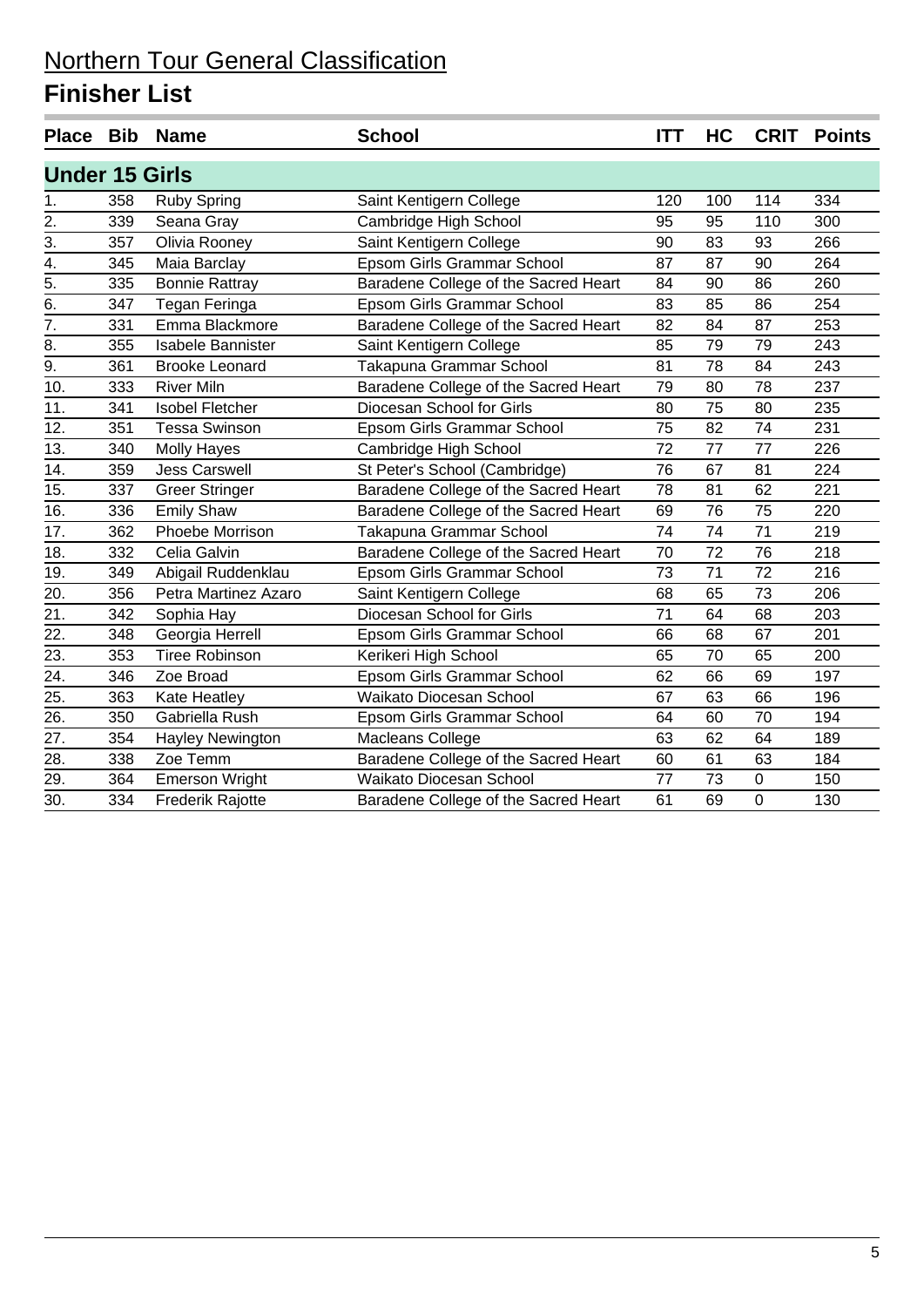|                   |     | Place Bib Name               | <b>School</b>                  | <b>ITT</b> | HC | <b>CRIT</b> | <b>Points</b> |
|-------------------|-----|------------------------------|--------------------------------|------------|----|-------------|---------------|
|                   |     | <b>Under 15 Boys B Grade</b> |                                |            |    |             |               |
| 1.                | 326 | <b>Jack Lockett</b>          | Westlake Boys High School      | 67         | 68 | 67          | 202           |
| $\overline{2}$ .  | 309 | William Howcroft             | St Peter's College (Akld)      | 61         | 69 | 63          | 193           |
| $\overline{3}$ .  | 299 | <b>Fletcher Hilton</b>       | Sacred Heart College (Akld)    | 63         | 78 | 49          | 190           |
| 4.                | 279 | <b>Dexter Cameron</b>        | <b>Auckland Grammar School</b> | 56         | 73 | 56          | 185           |
| $\frac{1}{5}$     | 295 | Nathan Hill                  | King's College                 | 66         | 60 | 58          | 184           |
| $\overline{6}$ .  | 303 | <b>Callum Cruickshank</b>    | Saint Kentigern College        | 60         | 52 | 72          | 184           |
| $\overline{7}$ .  | 321 | Campbell Bain                | Westlake Boys High School      | 64         | 65 | 54          | 183           |
| 8.                | 283 | <b>Carter Leckie</b>         | <b>Auckland Grammar School</b> | 50         | 70 | 57          | 177           |
| $\overline{9}$ .  | 286 | Peyton Yakas                 | <b>Auckland Grammar School</b> | 57         | 64 | 55          | 176           |
| 10.               | 301 | Connor Te Rito               | Sacred Heart College (Akld)    | 59         | 63 | 54          | 176           |
| 11.               | 298 | Aidan Laloli                 | Pakuranga College              | 39         | 57 | 73          | 169           |
| 12.               | 324 | Sam Lavelle                  | Westlake Boys High School      | 54         | 53 | 59          | 166           |
| 13.               | 294 | Tani Henwood                 | King's College                 | 58         | 51 | 52          | 161           |
| 14.               | 327 | Tom McConnachie              | Westlake Boys High School      | 65         | 46 | 48          | 159           |
| 15.               | 277 | Tommy Norenbergs             | <b>ACG Parnell College</b>     | 48         | 56 | 47          | 151           |
| 16.               | 308 | <b>Oliver Galpin</b>         | St Pauls Collegiate (Ham)      | 51         | 54 | 45          | 150           |
| 17.               | 323 | Joshua Doherty               | Westlake Boys High School      | 55         | 50 | 44          | 149           |
| 18.               | 275 | Lance Du                     | <b>ACG Parnell College</b>     | 43         | 55 | 50          | 148           |
| 19.               | 312 | <b>Jack Simpkins</b>         | St Peter's College (Akld)      | 49         | 43 | 54          | 146           |
| 20.               | 311 | <b>Jack Rose</b>             | St Peter's College (Akld)      | 53         | 44 | 46          | 143           |
| $\overline{21}$ . | 278 | Django Scott                 | <b>ACG Parnell College</b>     | 45         | 48 | 42          | 135           |
| 22.               | 291 | George Lee                   | Glendowie College              | 46         | 47 | 40          | 133           |
| 23.               | 320 | Aidan Alexander              | Westlake Boys High School      | 44         | 40 | 43          | 127           |
| $\overline{24}$ . | 276 | Jeremy Lin                   | <b>ACG Parnell College</b>     | 42         | 42 | 41          | 125           |
| 25.               | 300 | Leon O'Brien                 | Sacred Heart College (Akld)    | 62         | 58 | 0           | 120           |
| 26.               | 302 | William Brown                | Saint Kentigern College        | 40         | 39 | 39          | 118           |
| 27.               | 289 | Zane Rutland                 | Cambridge High School          | 52         | 49 | $\pmb{0}$   | 101           |
| $\overline{28}$ . | 304 | <b>Antony Gault</b>          | Saint Kentigern College        | 47         | 45 | $\pmb{0}$   | 92            |
| 29.               | 307 | <b>Benjamin Chambers</b>     | Selwyn College                 | 41         | 41 | 0           | 82            |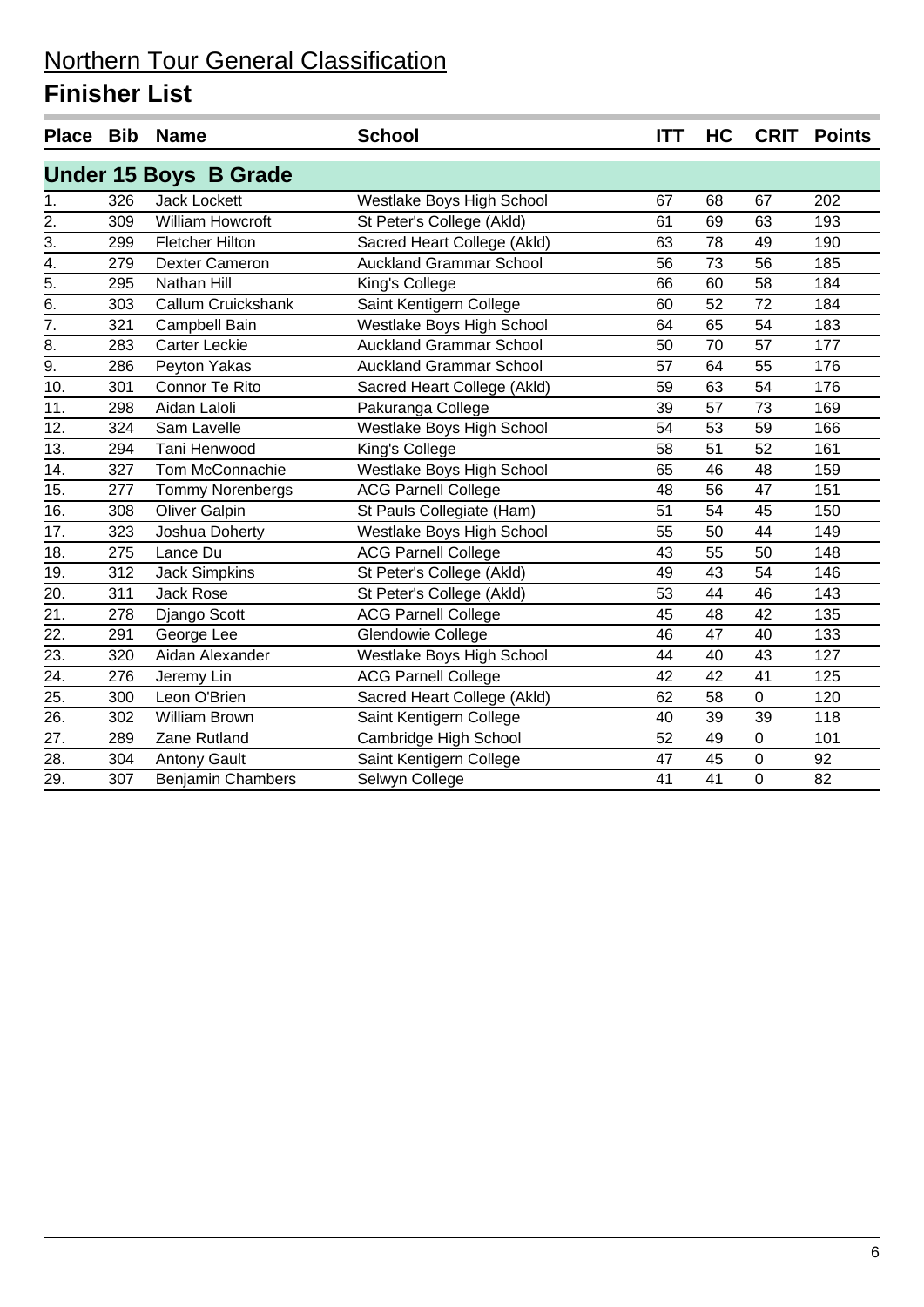| <b>Place</b>         | Bib | <b>Name</b>              | <b>School</b>                         | <b>ITT</b> | HC  | <b>CRIT</b> | <b>Points</b> |
|----------------------|-----|--------------------------|---------------------------------------|------------|-----|-------------|---------------|
| <b>Under 15 Boys</b> |     |                          |                                       |            |     |             |               |
| 1.                   | 314 | <b>Hamish Banks</b>      | St Peter's School (Cambridge)         | 100        | 90  | 113         | 303           |
| 2.                   | 310 | Max Preece               | St Peter's College (Akld)             | 95         | 100 | 97          | 292           |
| 3.                   | 288 | Maui Morrison            | Cambridge High School                 | 85         | 84  | 118         | 287           |
| 4.                   | 290 | <b>Matthew Ney</b>       | Gisborne Boys High School             | 90         | 80  | 93          | 263           |
| 5.                   | 297 | Finn Wilson              | Macleans College                      | 82         | 95  | 84          | 261           |
| 6.                   | 306 | <b>Elliot Robertson</b>  | <b>Scots College</b>                  | 84         | 87  | 85          | 256           |
| $\overline{7}$ .     | 325 | Jack Lloyd               | Westlake Boys High School             | 87         | 85  | 78          | 250           |
| 8.                   | 292 | <b>Reuben Fraser</b>     | Hamilton Boys High School             | 81         | 83  | 85          | 249           |
| 9.                   | 293 | Nikau Pritchard-Scouller | Hamilton Boys High School             | 80         | 77  | 81          | 238           |
| 10.                  | 316 | Nathan Erskine           | Takapuna Grammar School               | 78         | 82  | 77          | 237           |
| 11.                  | 313 | Lochlan Foote            | St Peter's College (Palmerston North) | 83         | 72  | 76          | 231           |
| 12.                  | 282 | Zachary Heyes            | <b>Auckland Grammar School</b>        | 70         | 79  | 79          | 228           |
| 13.                  | 284 | <b>Austin Norwell</b>    | <b>Auckland Grammar School</b>        | 74         | 71  | 83          | 228           |
| 14.                  | 281 | Luke Hair                | <b>Auckland Grammar School</b>        | 79         | 76  | 71          | 226           |
| 15.                  | 322 | Alex Buckle              | Westlake Boys High School             | 75         | 74  | 76          | 225           |
| 16.                  | 280 | Justin Chan              | <b>Auckland Grammar School</b>        | 77         | 66  | 80          | 223           |
| 17.                  | 285 | Levi Williams            | <b>Auckland Grammar School</b>        | 71         | 75  | 75          | 221           |
| 18.                  | 317 | Hugo Johnson             | Takapuna Grammar School               | 68         | 81  | 69          | 218           |
| 19.                  | 296 | Kyle Chen                | Macleans College                      | 73         | 62  | 74          | 209           |
| 20.                  | 305 | Harry Hannan             | Saint Kentigern College               | 76         | 61  | 72          | 209           |
| 21.                  | 319 | Michael Young            | Takapuna Grammar School               | 72         | 67  | 70          | 209           |
| 22.                  | 287 | Louis Grimshaw           | Cambridge High School                 | 69         | 59  | 0           | 128           |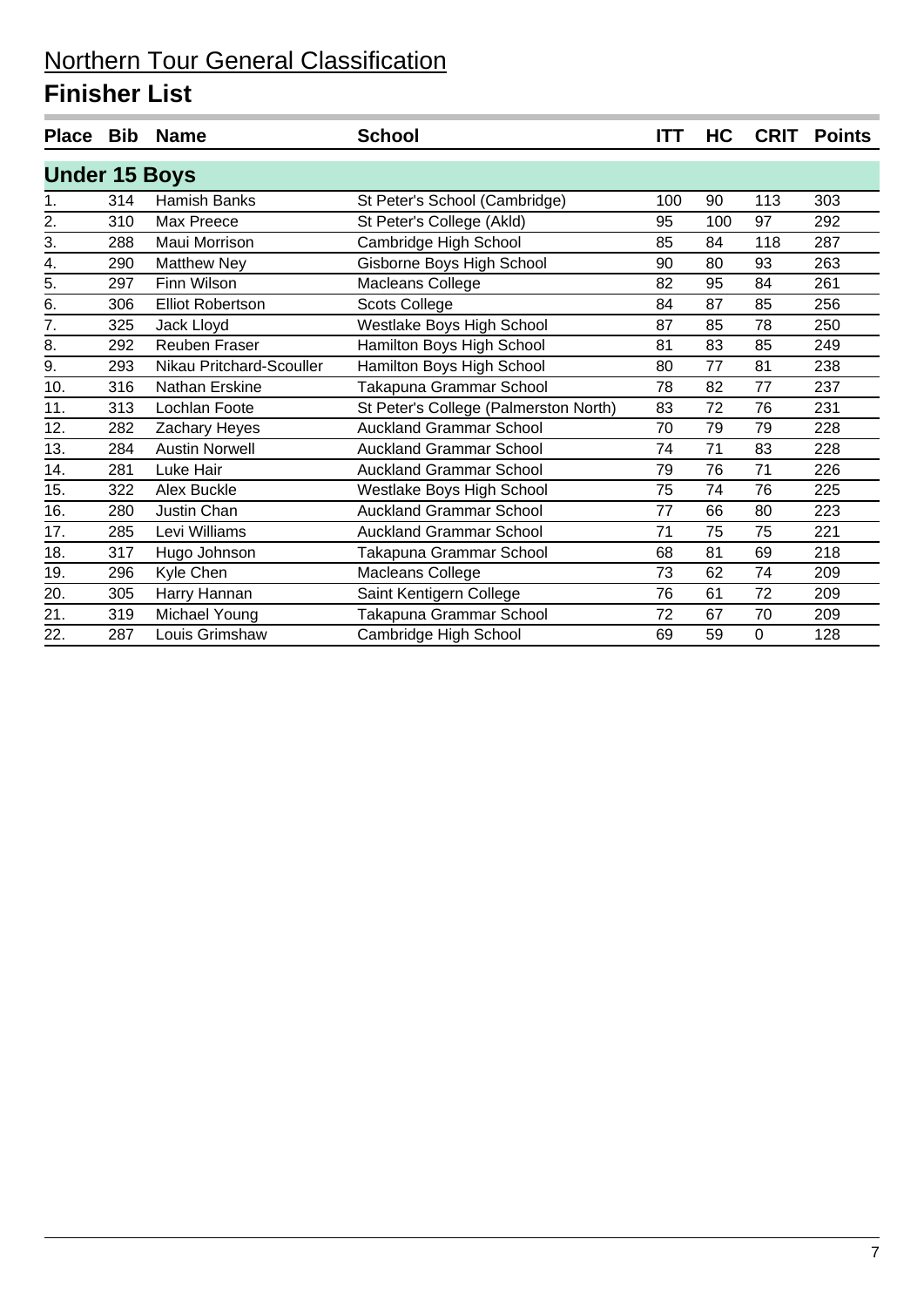| <b>Place</b> | <b>Bib</b> | <b>Name</b>                   | <b>School</b>                        | <b>ITT</b> | HC | <b>CRIT</b> | <b>Points</b> |
|--------------|------------|-------------------------------|--------------------------------------|------------|----|-------------|---------------|
|              |            | <b>Under 16 Girls B Grade</b> |                                      |            |    |             |               |
| 1.           | 231        | <b>Charlotte Ellis</b>        | Baradene College of the Sacred Heart | 70         | 74 | 83          | 227           |
| 2.           | 271        | <b>Charlotte Brown</b>        | Waitakere College                    | 69         | 71 | 66          | 206           |
| 3.           | 259        | <b>Kate Waters</b>            | St Cuthbert's College                | 66         | 73 | 60          | 199           |
| 4.           | 251        | Emma Goodall                  | <b>Glendowie College</b>             | 68         | 64 | 66          | 198           |
| 5.           | 257        | Sophie Ellet                  | Saint Kentigern College              | 62         | 69 | 64          | 195           |
| 6.           | 241        | <b>Isabella Adams</b>         | Epsom Girls Grammar School           | 63         | 65 | 57          | 185           |
| 7.           | 253        | Anastasia Makogon             | King's College                       | 67         | 55 | 61          | 183           |
| 8.           | 235        | Eleanor Inwood                | Baradene College of the Sacred Heart | 61         | 63 | 52          | 176           |
| 9.           | 243        | <b>Isla Burton</b>            | Epsom Girls Grammar School           | 58         | 67 | 50          | 175           |
| 10.          | 247        | Bo Cinja Malsch               | Epsom Girls Grammar School           | 65         | 58 | 52          | 175           |
| 11.          | 256        | <b>Danielle Eccles</b>        | Saint Kentigern College              | 51         | 66 | 53          | 170           |
| 12.          | 249        | <b>Caroline Taillie</b>       | Epsom Girls Grammar School           | 52         | 59 | 58          | 169           |
| 13.          | 254        | Rachel Yu                     | Macleans College                     | 57         | 56 | 56          | 169           |
| 14.          | 267        | <b>Emily Gilchrist</b>        | Waikato Diocesan School              | 60         | 60 | 48          | 168           |
| 15.          | 255        | Millie Wright                 | New Plymouth Girls' High School      | 56         | 54 | 55          | 165           |
| 16.          | 239        | Hannah Mudgway                | Cambridge High School                | 59         | 52 | 51          | 162           |
| 17.          | 246        | Anna Hoerdemann               | Epsom Girls Grammar School           | 54         | 51 | 47          | 152           |
| 18.          | 270        | Kate Ward                     | Waikato Diocesan School              | 64         | 57 | $\pmb{0}$   | 121           |
| 19.          | 269        | <b>Bree Scott</b>             | Waikato Diocesan School              | 55         | 61 | $\mathbf 0$ | 116           |
| 20.          | 265        | Jessica Clapcott              | Waikato Diocesan School              | 53         | 53 | 0           | 106           |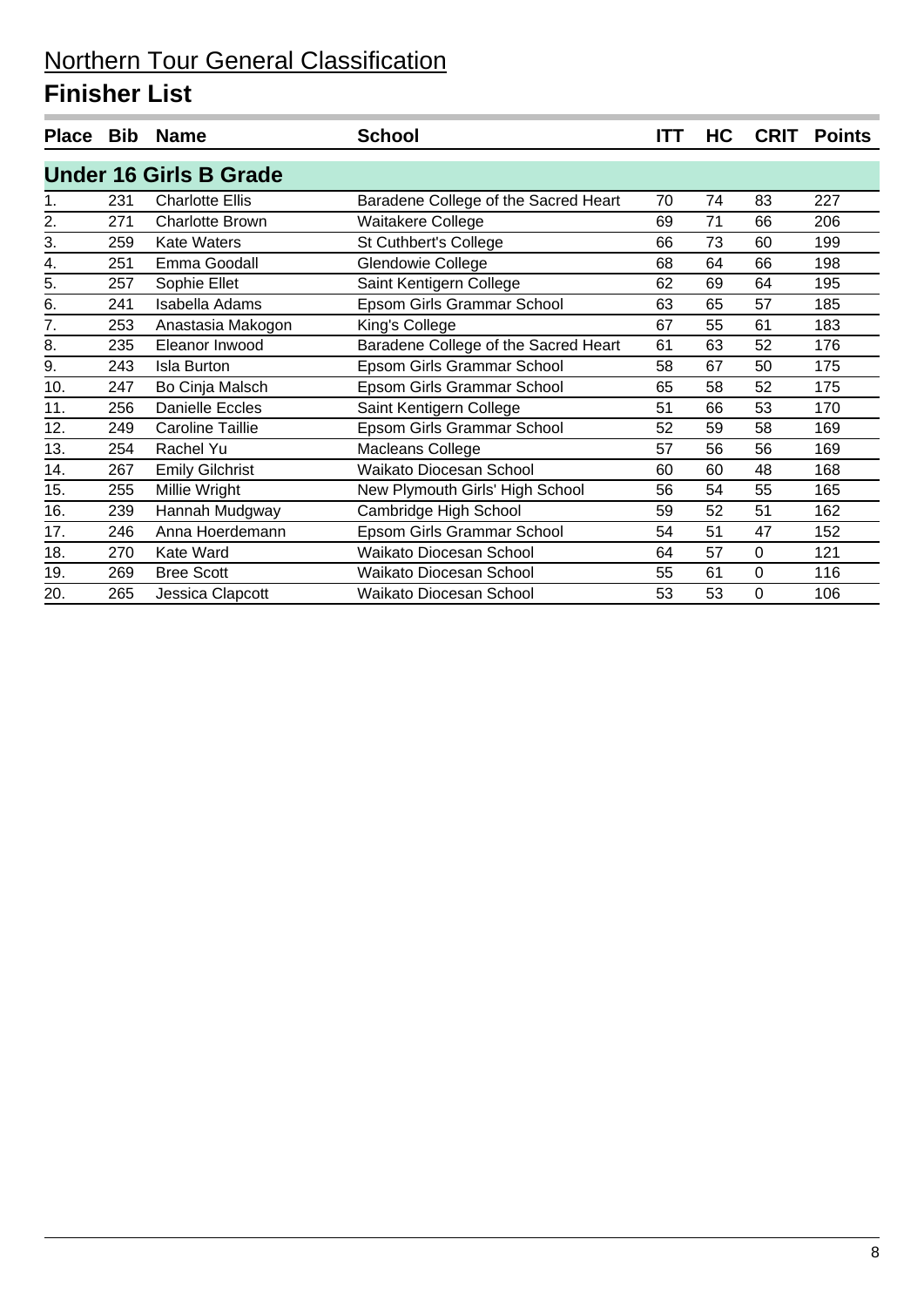| <b>Place</b>          | <b>Bib</b> | <b>Name</b>         | <b>School</b>                        | ITT | HC  | <b>CRIT</b> | <b>Points</b> |
|-----------------------|------------|---------------------|--------------------------------------|-----|-----|-------------|---------------|
| <b>Under 16 Girls</b> |            |                     |                                      |     |     |             |               |
| 1.                    | 234        | Alice Hopkinson     | Baradene College of the Sacred Heart | 87  | 100 | 121         | 308           |
| 2.                    | 245        | Ally Gothard        | Epsom Girls Grammar School           | 100 | 87  | 99          | 286           |
| 3.                    | 258        | Sophie Spencer      | Saint Kentigern College              | 95  | 82  | 99          | 276           |
| 4.                    | 237        | Lydia Stevens       | Baradene College of the Sacred Heart | 82  | 84  | 100         | 266           |
| 5.                    | 240        | Arabella Tuck       | Diocesan School for Girls            | 90  | 90  | 82          | 262           |
| 6.                    | 250        | <b>Bee Townsend</b> | Epsom Girls Grammar School           | 85  | 81  | 96          | 262           |
| 7.                    | 244        | Georgina Christie   | Epsom Girls Grammar School           | 81  | 95  | 79          | 255           |
| 8.                    | 261        | Sophie De Vries     | St Peter's School (Cambridge)        | 77  | 83  | 89          | 249           |
| 9.                    | 238        | Keisha Anderson     | Cambridge High School                | 83  | 70  | 86          | 239           |
| 10.                   | 242        | Caitlin Bell        | Epsom Girls Grammar School           | 79  | 80  | 80          | 239           |
| 11.                   | 260        | <b>Lily Cawood</b>  | St Peter's School (Cambridge)        | 80  | 77  | 75          | 232           |
| 12.                   | 232        | Niamh Evans         | Baradene College of the Sacred Heart | 78  | 76  | 74          | 228           |
| 13.                   | 264        | Ella McKinney       | Takapuna Grammar School              | 76  | 78  | 73          | 227           |
| 14.                   | 252        | Erin Walshe         | Glendowie College                    | 71  | 79  | 76          | 226           |
| 15.                   | 266        | Nikita Coleman      | Waikato Diocesan School              | 74  | 75  | 77          | 226           |
| 16.                   | 263        | Lizzie Chapman      | Takapuna Grammar School              | 72  | 72  | 81          | 225           |
| 17.                   | 268        | Kate Lumsden        | Waikato Diocesan School              | 73  | 68  | 78          | 219           |
| 18.                   | 262        | Sadie Walker        | St Peter's School (Cambridge)        | 75  | 62  | 72          | 209           |
| 19.                   | 236        | Ella Morton         | Baradene College of the Sacred Heart | 84  | 85  | 0           | 169           |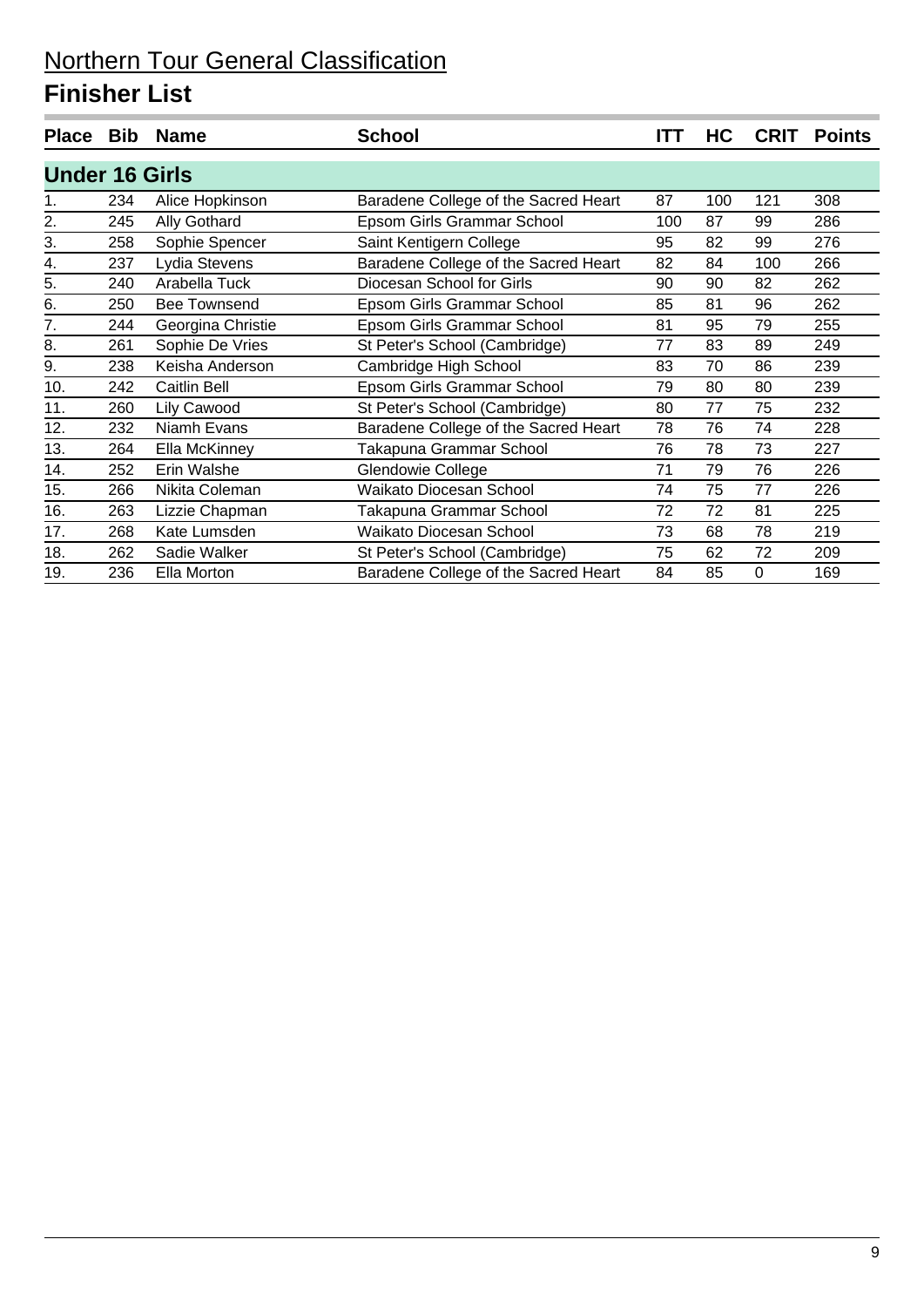|                                    |     | Place Bib Name               | <b>School</b>                  | <b>ITT</b>      | HC              | <b>CRIT</b> | <b>Points</b> |
|------------------------------------|-----|------------------------------|--------------------------------|-----------------|-----------------|-------------|---------------|
|                                    |     | <b>Under 16 Boys B Grade</b> |                                |                 |                 |             |               |
| 1.                                 | 226 | Jack Tiplady                 | Westlake Boys High School      | 56              | 63              | 72          | 191           |
| $\overline{2}$ .                   | 164 | <b>Tom Hiddleston</b>        | <b>Auckland Grammar School</b> | 50              | $\overline{71}$ | 58          | 179           |
| $\overline{3}$ .                   | 177 | <b>Riley Tunnicliffe</b>     | Feilding High School           | 52              | 80              | 44          | 176           |
| $\frac{4}{5}$ .<br>$\frac{5}{6}$ . | 207 | <b>Riley Wills</b>           | St Pauls Collegiate (Ham)      | 58              | 50              | 68          | 176           |
|                                    | 167 | <b>William Morton</b>        | <b>Auckland Grammar School</b> | 55              | 67              | 48          | 170           |
|                                    | 183 | Winston Yan                  | King's College                 | 54              | 61              | 54          | 169           |
| $\overline{7}$ .                   | 211 | James Mullholland            | St Peter's College (Akld)      | 49              | 55              | 64          | 168           |
| $\overline{8}$ .                   | 228 | <b>Trevor Coetzee</b>        | Whangarei Boys' High School    | 53              | 48              | 62          | 163           |
| $\overline{9}$ .                   | 208 | <b>Toby Baird</b>            | St Peter's College (Akld)      | 48              | 54              | 57          | 159           |
| 10.                                | 205 | <b>Ashton Reed</b>           | Selwyn College                 | 40              | 57              | 58          | 155           |
| 11.                                | 196 | <b>Thomas Clark</b>          | Saint Kentigern College        | 45              | 47              | 58          | 150           |
| 12.                                | 198 | Ryan Gill                    | Saint Kentigern College        | 47              | 42              | 59          | 148           |
| 13.                                | 163 | <b>Jack Becker</b>           | <b>Auckland Grammar School</b> | 43              | 53              | 51          | 147           |
| 14.                                | 224 | Dan Davis                    | Westlake Boys High School      | 51              | 41              | 52          | 144           |
| 15.                                | 220 | Adam Swney                   | Te Awamutu College             | 57              | 43              | 42          | 142           |
| 16.                                | 201 | William Ashman               | Selwyn College                 | 33              | 40              | 61          | 134           |
| 17.                                | 186 | Logan Marshall               | <b>Macleans College</b>        | 36              | 46              | 49          | 131           |
| 18.                                | 209 | <b>Samuel Carter</b>         | St Peter's College (Akld)      | 35              | 49              | 45          | 129           |
| 19.                                | 188 | Levi Smyth                   | <b>Macleans College</b>        | 44              | 34              | 50          | 128           |
| $\overline{20}$ .                  | 191 | Luke Maxwell                 | Massey High School             | $\overline{41}$ | $\overline{33}$ | 46          | 120           |
| $\overline{21}$ .                  | 225 | Thomas Leybourne             | Westlake Boys High School      | 42              | 31              | 47          | 120           |
| $\overline{22}$ .                  | 206 | <b>Isaac Reay</b>            | St Pauls Collegiate (Ham)      | 37              | 36              | 44          | 117           |
| 23.                                | 180 | Jackson Donnelly             | King's College                 | 39              | 29              | 48          | 116           |
| $\overline{24}$ .                  | 203 | <b>Braden Jones</b>          | Selwyn College                 | 38              | 38              | 39          | 115           |
| 25.                                | 216 | Jackson Harvey               | Takapuna Grammar School        | 46              | 64              | 0           | 110           |
| $\overline{26}$ .                  | 202 | Jesse Coleman                | Selwyn College                 | 34              | 37              | 38          | 109           |
| 27.                                | 190 | Samuel Yuan                  | <b>Macleans College</b>        | 31              | 35              | 36          | 102           |
| $\overline{28}$ .                  | 161 | <b>William Dalziel</b>       | <b>ACG Parnell College</b>     | $\overline{32}$ | 32              | 37          | 101           |
| 29.                                | 187 | Devon Nilaweera              | <b>Macleans College</b>        | 28              | 30              | 34          | 92            |
| $\overline{30}$ .                  | 210 | Michael Magness              | St Peter's College (Akld)      | 30              | 27              | 35          | 92            |
| $\overline{31}$ .                  | 169 | Archie Nightingale           | <b>Auckland Grammar School</b> | $\mathbf 0$     | 39              | 43          | 82            |
| $\overline{32}$ .                  | 195 | Nicolaus O'Brien             | Sacred Heart College (Akld)    | 29              | 28              | 0           | 57            |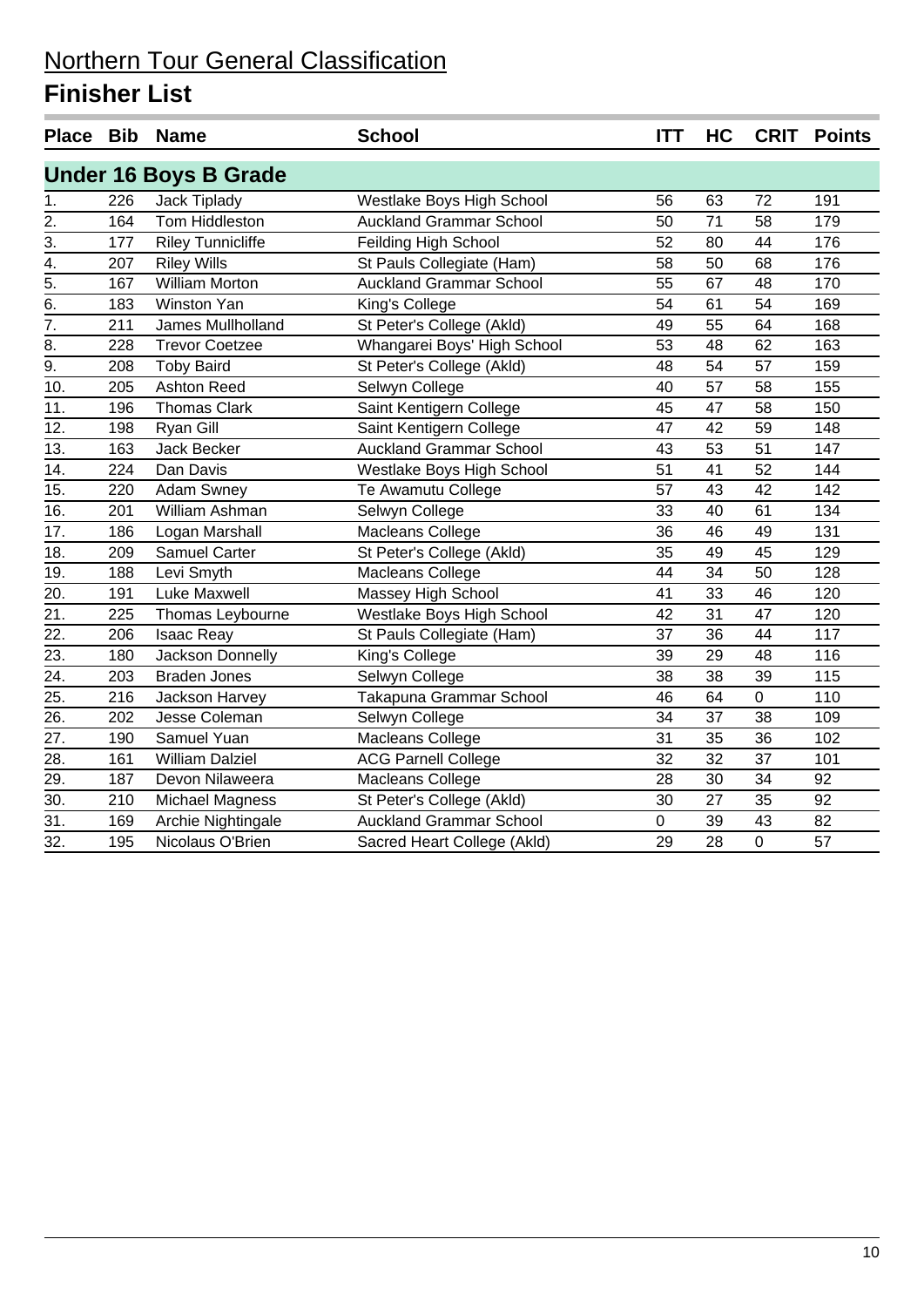| Place Bib            |     | <b>Name</b>                 | <b>School</b>                  | <b>ITT</b>      | HC              | <b>CRIT</b>     | <b>Points</b> |
|----------------------|-----|-----------------------------|--------------------------------|-----------------|-----------------|-----------------|---------------|
| <b>Under 16 Boys</b> |     |                             |                                |                 |                 |                 |               |
| 1.                   | 217 | James Ochtman-Corfe         | Takapuna Grammar School        | 90              | 82              | 122             | 294           |
| $\overline{2}$ .     | 194 | Joel Douglas                | Sacred Heart College (Akld)    | 83              | 75              | 120             | 278           |
| $\frac{1}{3}$        | 215 | <b>August Elworthy</b>      | Takapuna Grammar School        | 100             | 84              | 93              | 277           |
| $\overline{4}$ .     | 223 | Lewis Bower                 | Westlake Boys High School      | 84              | 95              | 92              | 271           |
| $\overline{5}$ .     | 176 | Jaxson Russell              | Cambridge High School          | 82              | 100             | 85              | 267           |
| $\overline{6}$ .     | 173 | <b>Blake Bailey</b>         | Cambridge High School          | 95              | 87              | 82              | 264           |
| 7.                   | 175 | <b>Matt Davis</b>           | Cambridge High School          | 85              | 90              | 87              | 262           |
| $\overline{8}$ .     | 213 | <b>Oliver Watson-Plamer</b> | St Peter's School (Cambridge)  | 87              | 83              | 85              | 255           |
| $\overline{9}$ .     | 170 | <b>Edward Pawson</b>        | <b>Auckland Grammar School</b> | 78              | 85              | 83              | 246           |
| $\overline{10}$ .    | 227 | Oscar Woolner-Piacun        | Westlake Boys High School      | 75              | 79              | 79              | 233           |
| 11.                  | 222 | Luke Blackwood              | Westlake Boys High School      | 81              | 76              | 74              | 231           |
| $\overline{12}$ .    | 162 | Tom Bean                    | <b>Auckland Grammar School</b> | $\overline{71}$ | 81              | $\overline{74}$ | 226           |
| 13.                  | 172 | Jack Gillingham             | <b>Bethlehem College</b>       | 73              | 78              | 75              | 226           |
| 14.                  | 171 | <b>Olano Scarlett</b>       | <b>Auckland Grammar School</b> | 74              | 74              | 77              | 225           |
| 15.                  | 193 | <b>Redmond Connolly</b>     | Sacred Heart College (Akld)    | 77              | 66              | 81              | 224           |
| 16.                  | 212 | Lewis Johnston              | St Peter's School (Cambridge)  | 79              | 72              | 72              | 223           |
| 17.                  | 182 | Tom Stephenson              | King's College                 | 76              | 69              | $\overline{71}$ | 216           |
| 18.                  | 178 | <b>Oliver Duncan</b>        | Hamilton Boys High School      | 68              | 59              | 88              | 215           |
| 19.                  | 181 | Oli Fisher                  | King's College                 | 66              | 73              | 76              | 215           |
| $\overline{20}$ .    | 204 | Ben MacSweeney              | Selwyn College                 | 62              | 77              | 60              | 199           |
| $\overline{21}$ .    | 166 | Felix Maddison              | <b>Auckland Grammar School</b> | 60              | 65              | 70              | 195           |
| $\overline{22}$ .    | 179 | Jared Mann                  | Hamilton Boys High School      | 64              | 68              | 63              | 195           |
| $\overline{23}$ .    | 189 | Rubin Whiteley              | <b>Macleans College</b>        | 80              | 45              | 70              | 195           |
| $\overline{24}$ .    | 168 | <b>Thomas Murray</b>        | <b>Auckland Grammar School</b> | 70              | 56              | 65              | 191           |
| 25.                  | 219 | Ryan Wood                   | Takapuna Grammar School        | 67              | 58              | 66              | 191           |
| 26.                  | 200 | Nicholas Parkman            | Saint Kentigern College        | 69              | 52              | 68              | 189           |
| 27.                  | 218 | <b>Alex Skilton</b>         | Takapuna Grammar School        | 65              | 62              | 61              | 188           |
| $\overline{28}$ .    | 197 | <b>Hunter Donley</b>        | Saint Kentigern College        | 63              | 60              | 64              | 187           |
| 29.                  | 214 | Lachlan Campbell            | Takapuna Grammar School        | 59              | 51              | 69              | 179           |
| $\overline{30}$ .    | 185 | <b>Gareth Lewis</b>         | <b>Macleans College</b>        | 61              | 44              | 62              | 167           |
| $\overline{31}$ .    | 174 | <b>Hunter Brodie-Lees</b>   | Cambridge High School          | $\overline{72}$ | $\overline{70}$ | $\mathbf 0$     | 142           |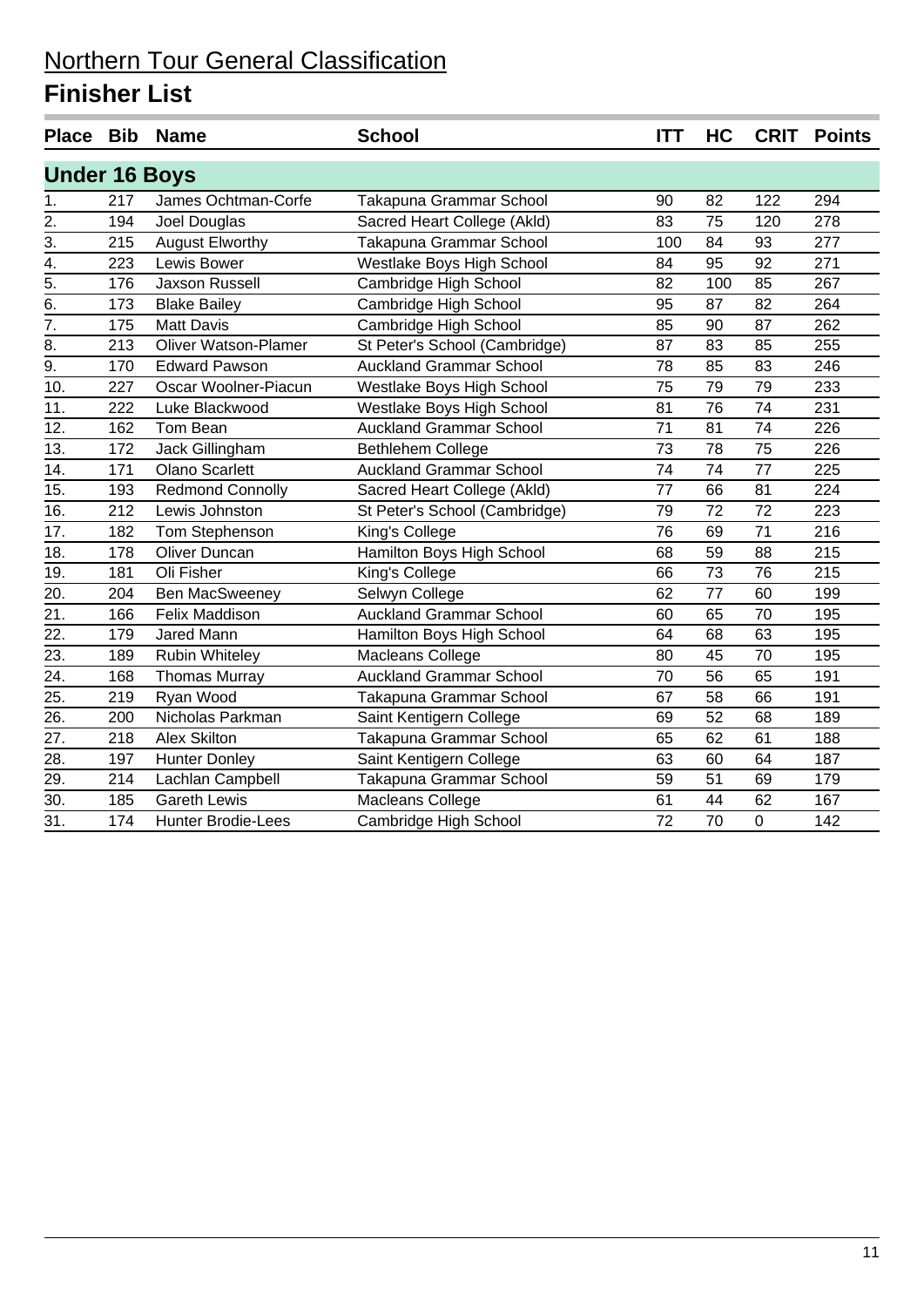|                       |     | Place Bib Name         | <b>School</b>                        | ITT | HC  | <b>CRIT</b> | <b>Points</b> |
|-----------------------|-----|------------------------|--------------------------------------|-----|-----|-------------|---------------|
| <b>Under 17 Girls</b> |     |                        |                                      |     |     |             |               |
| 1.                    | 144 | <b>Prudence Fowler</b> | Diocesan School for Girls            | 100 | 90  | 117         | 307           |
| $\overline{2}$ .      | 156 | Lucy Buckeridge        | Takapuna Grammar School              | 87  | 95  | 107         | 289           |
| $\overline{3}$ .      | 136 | Jorja Clouth           | Baradene College of the Sacred Heart | 95  | 82  | 106         | 283           |
| 4.                    | 149 | Queenie McElwee        | Epsom Girls Grammar School           | 90  | 100 | 86          | 276           |
| 5.                    | 138 | Alexandra Galvin       | Baradene College of the Sacred Heart | 83  | 87  | 91          | 261           |
| 6.                    | 152 | Emma Hannan            | Saint Kentigern College              | 84  | 83  | 85          | 252           |
| 7.                    | 134 | <b>Holly Bliss</b>     | Avondale College                     | 79  | 85  | 84          | 248           |
| 8.                    | 135 | Aimee Blackmore        | Baradene College of the Sacred Heart | 81  | 76  | 89          | 246           |
| 9.                    | 145 | Georgia Hair           | Diocesan School for Girls            | 80  | 84  | 77          | 241           |
| 10.                   | 154 | Sacha McLeod           | Saint Kentigern College              | 85  | 70  | 86          | 241           |
| 11.                   | 148 | Martha Gastell         | Epsom Girls Grammar School           | 82  | 81  | 76          | 239           |
| 12.                   | 157 | <b>Erin Cutts</b>      | Takapuna Grammar School              | 78  | 80  | 79          | 237           |
| 13.                   | 142 | <b>Annabel Preece</b>  | Baradene College of the Sacred Heart | 75  | 79  | 82          | 236           |
| 14.                   | 146 | Kate Shanley           | Diocesan School for Girls            | 77  | 77  | 78          | 232           |
| 15.                   | 139 | Georgia Holland        | Baradene College of the Sacred Heart | 76  | 78  | 75          | 229           |
| 16.                   | 137 | Mackenzie Courtney     | Baradene College of the Sacred Heart | 74  | 75  | 74          | 223           |
| 17.                   | 153 | Nika Martinez Azaro    | Saint Kentigern College              | 70  | 74  | 72          | 216           |
| 18.                   | 150 | <b>Olly Bartlett</b>   | King's College                       | 73  | 68  | 71          | 212           |
| 19.                   | 143 | Zara Stankovich        | Baradene College of the Sacred Heart | 68  | 67  | 73          | 208           |
| 20.                   | 151 | <b>Bonnie Huang</b>    | Macleans College                     | 67  | 69  | 69          | 205           |
| 21.                   | 155 | Lamb Maddy             | St Cuthbert's College                | 64  | 66  | 70          | 200           |
| 22.                   | 133 | Josie Modgill          | <b>ACG Parnell College</b>           | 65  | 64  | 68          | 197           |
| 23.                   | 131 | Piper Chapman          | <b>ACG Parnell College</b>           | 71  | 73  | 0           | 144           |
| 24.                   | 140 | Elise Love             | Baradene College of the Sacred Heart | 72  | 71  | 0           | 143           |
| 25.                   | 159 | Caitlyn Appel          | Waikato Diocesan School              | 66  | 72  | $\mathbf 0$ | 138           |
| 26.                   | 132 | Rose Dryden            | <b>ACG Parnell College</b>           | 69  | 65  | $\Omega$    | 134           |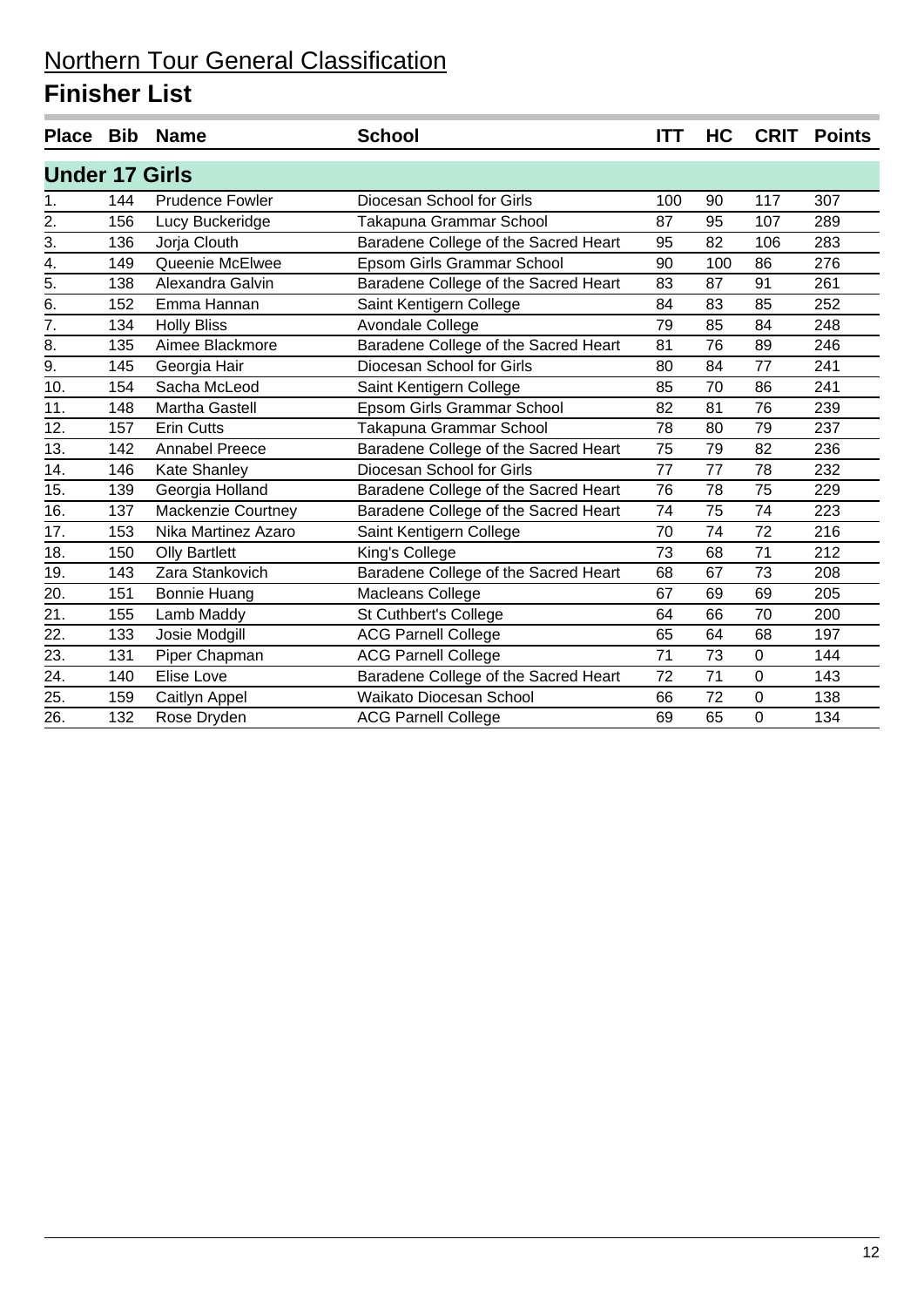| <b>Place</b>     | <b>Bib</b>                   | <b>Name</b>                | <b>School</b>                           | ITT | НC | <b>CRIT</b> | <b>Points</b> |  |  |  |
|------------------|------------------------------|----------------------------|-----------------------------------------|-----|----|-------------|---------------|--|--|--|
|                  | <b>Under 17 Boys B Grade</b> |                            |                                         |     |    |             |               |  |  |  |
| 1.               | 93                           | Cody Dalton                | <b>Auckland Grammar School</b>          | 70  | 77 | 70          | 217           |  |  |  |
| $\overline{2}$ . | 100                          | <b>Flynn Barrett</b>       | <b>Francis Douglas Memorial College</b> | 74  | 67 | 63          | 204           |  |  |  |
| 3.               | 106                          | <b>Matthew Moore</b>       | Macleans College                        | 69  | 69 | 64          | 202           |  |  |  |
| 4.               | 112                          | Ryan McGuire               | Sacred Heart College (Akld)             | 67  | 64 | 68          | 199           |  |  |  |
| 5.               | 113                          | <b>Matthew Mitchell</b>    | Sacred Heart College (Akld)             | 71  | 73 | 55          | 199           |  |  |  |
| 6.               | 128                          | <b>Matthew Mascarenhas</b> | Westlake Boys High School               | 65  | 71 | 60          | 196           |  |  |  |
| 7.               | 109                          | Joel Newson                | Macleans College                        | 63  | 76 | 55          | 194           |  |  |  |
| 8.               | 117                          | <b>Benjamin Cheatley</b>   | Selwyn College                          | 68  | 61 | 65          | 194           |  |  |  |
| 9.               | 129                          | <b>Austin Patterson</b>    | Westlake Boys High School               | 61  | 62 | 63          | 186           |  |  |  |
| 10.              | 111                          | Ethan Hughes               | Sacred Heart College (Akld)             | 62  | 58 | 63          | 183           |  |  |  |
| 11.              | 110                          | <b>Dylan Cumming</b>       | New Plymouth Boys' High School          | 72  | 57 | 52          | 181           |  |  |  |
| 12.              | 105                          | Anthony Garcia-Scholtz     | Macleans College                        | 57  | 70 | 53          | 180           |  |  |  |
| 13.              | 130                          | Lachlan Stace              | Westlake Boys High School               | 64  | 55 | 59          | 178           |  |  |  |
| 14.              | 104                          | <b>Edward Chen</b>         | Macleans College                        | 59  | 60 | 56          | 175           |  |  |  |
| 15.              | 121                          | Jack Sloan                 | St Peter's College (Akld)               | 58  | 66 | 48          | 172           |  |  |  |
| 16.              | 108                          | <b>Connor Newington</b>    | Macleans College                        | 60  | 59 | 47          | 166           |  |  |  |
| 17.              | 116                          | Lachlan Wong               | Saint Kentigern College                 | 56  | 56 | 49          | 161           |  |  |  |
| 18.              | 115                          | <b>William Mattison</b>    | Saint Kentigern College                 | 66  | 68 | 0           | 134           |  |  |  |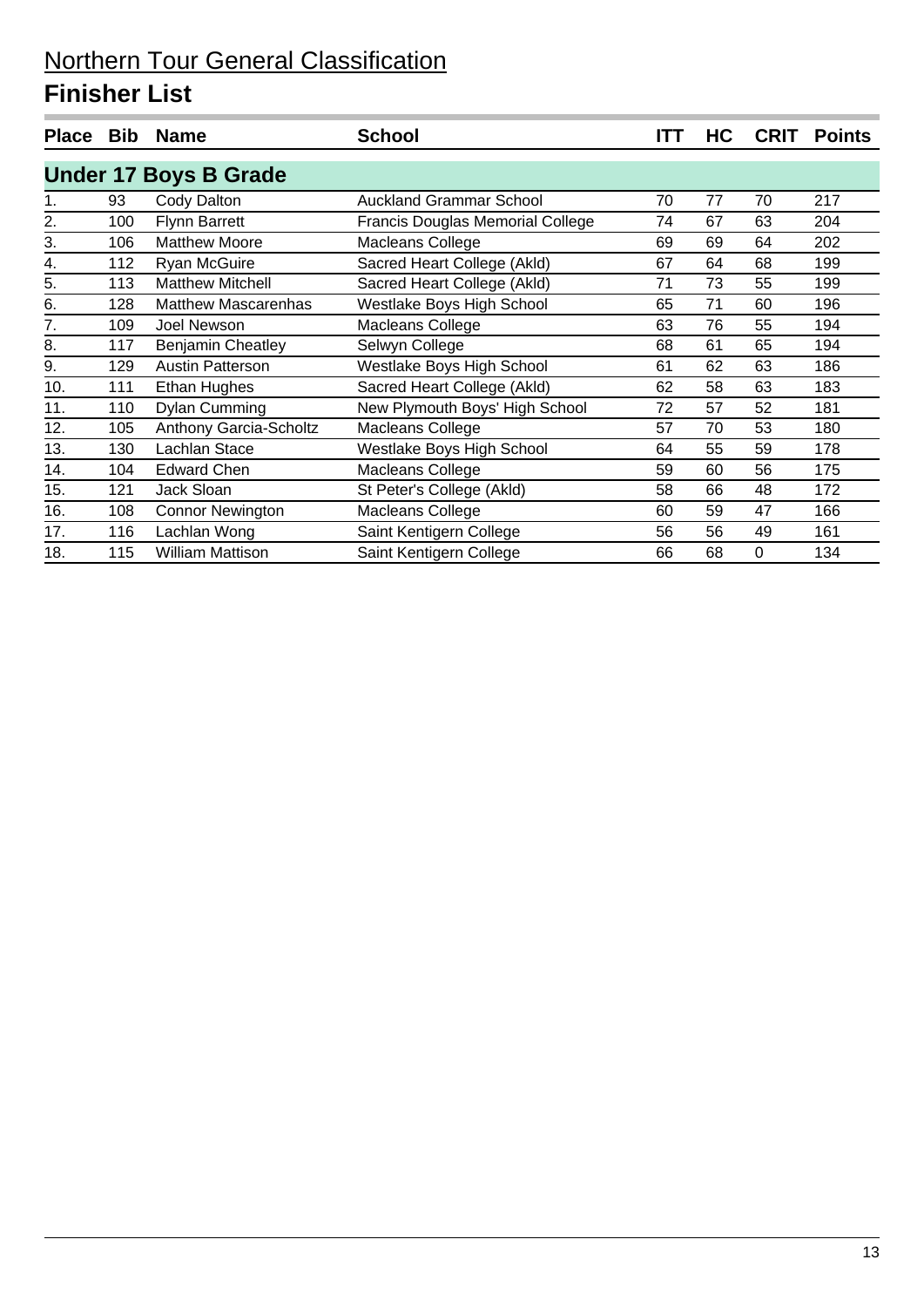| <b>Place</b>         | <b>Bib</b> | <b>Name</b>           | <b>School</b>                  | <b>ITT</b> | HC  | <b>CRIT</b> | <b>Points</b> |
|----------------------|------------|-----------------------|--------------------------------|------------|-----|-------------|---------------|
| <b>Under 17 Boys</b> |            |                       |                                |            |     |             |               |
| 1.                   | 99         | <b>Jack Carswell</b>  | Cambridge High School          | 120        | 95  | 121         | 336           |
| 2.                   | 91         | Dan Barclay           | <b>Auckland Grammar School</b> | 90         | 85  | 102         | 277           |
| 3.                   | 124        | Jacob Spring          | St Peter's School (Cambridge)  | 95         | 83  | 92          | 270           |
| 4.                   | 92         | <b>Cody Boness</b>    | <b>Auckland Grammar School</b> | 87         | 84  | 98          | 269           |
| 5.                   | 97         | Tom Waters            | <b>Auckland Grammar School</b> | 79         | 100 | 86          | 265           |
| 6.                   | 96         | Jacob Rackham         | <b>Auckland Grammar School</b> | 85         | 78  | 99          | 262           |
| 7.                   | 98         | Carlo Worrall         | <b>Auckland Grammar School</b> | 84         | 90  | 81          | 255           |
| 8.                   | 122        | Alex Brakenbury       | St Peter's School (Cambridge)  | 77         | 87  | 81          | 245           |
| 9.                   | 123        | Hamish Coltman        | St Peter's School (Cambridge)  | 80         | 81  | 83          | 244           |
| 10.                  | 101        | <b>Samuel Fraser</b>  | Hamilton Boys High School      | 77         | 74  | 90          | 241           |
| 11.                  | 95         | Thomas Mullins        | <b>Auckland Grammar School</b> | 76         | 82  | 82          | 240           |
| 12.                  | 125        | Matt McClune          | Takapuna Grammar School        | 83         | 75  | 75          | 233           |
| 13.                  | 94         | <b>Marcus Findlow</b> | <b>Auckland Grammar School</b> | 81         | 72  | 76          | 229           |
| 14.                  | 119        | Thomas McAdams        | St Pauls Collegiate (Ham)      | 75         | 80  | 73          | 228           |
| 15.                  | 127        | Marcus Bycroft        | Westlake Boys High School      | 82         | 63  | 83          | 228           |
| 16.                  | 107        | <b>Bailey Moran</b>   | Macleans College               | 73         | 79  | 74          | 226           |
| 17.                  | 126        | <b>Robert Wilson</b>  | Takapuna Grammar School        | 78         | 65  | 80          | 223           |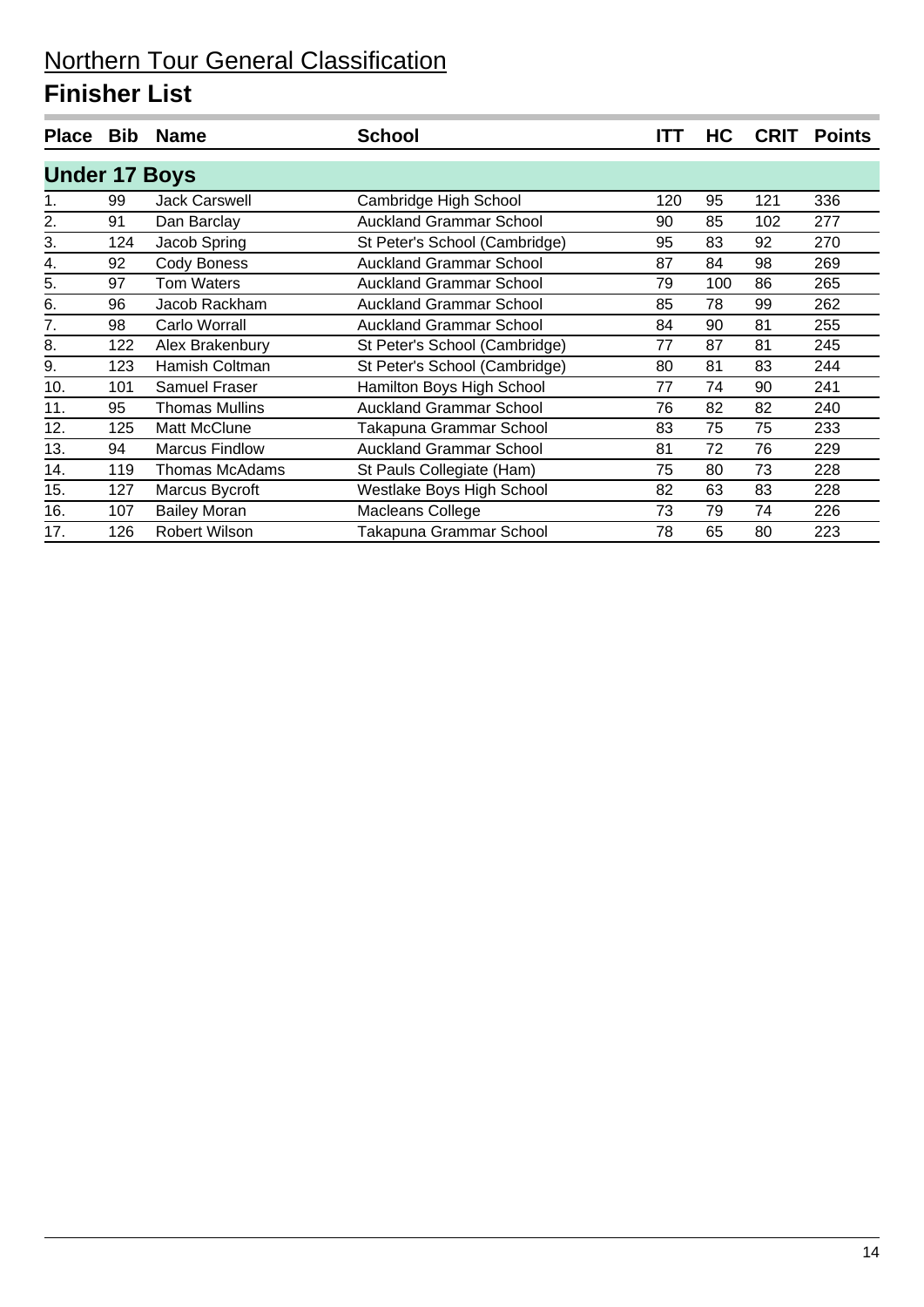|                       |    | Place Bib Name        | <b>School</b>                        | <b>ITT</b> | HC  | <b>CRIT</b>      | <b>Points</b> |  |
|-----------------------|----|-----------------------|--------------------------------------|------------|-----|------------------|---------------|--|
| <b>Under 20 Girls</b> |    |                       |                                      |            |     |                  |               |  |
| 1.                    | 54 | Lara Hopkinson        | Baradene College of the Sacred Heart | 90         | 95  | 117              | 302           |  |
| $\overline{2}$ .      | 67 | Lucy Thomson          | Epsom Girls Grammar School           | 100        | 87  | 105              | 292           |  |
| 3.                    | 52 | <b>Grace Cummins</b>  | Baradene College of the Sacred Heart | 95         | 85  | 104              | 284           |  |
| $\overline{4}$ .      | 53 | Erica Hipkins         | Baradene College of the Sacred Heart | 87         | 90  | 98               | 275           |  |
| 5.                    | 78 | Elizabeth Chan        | Waikato Diocesan School              | 85         | 79  | 104              | 268           |  |
| $\overline{6}$ .      | 65 | Sarah Harvison        | Epsom Girls Grammar School           | 84         | 83  | 91               | 258           |  |
| $\overline{7}$ .      | 51 | Natalya Carter        | Baradene College of the Sacred Heart | 75         | 100 | 82               | 257           |  |
| 8.                    | 75 | <b>Charlie Arnold</b> | Takapuna Grammar School              | 76         | 84  | 83               | 243           |  |
| $\overline{9}$ .      | 58 | <b>Ireland Miln</b>   | Baradene College of the Sacred Heart | 81         | 78  | 79               | 238           |  |
| 10.                   | 61 | Mya Anderson          | Cambridge High School                | 79         | 74  | 85               | 238           |  |
| 11.                   | 72 | Sophie Wilkinson      | Saint Kentigern College              | 77         | 77  | 82               | 236           |  |
| 12.                   | 74 | Ella Couch            | St Mary's College (Akld)             | 83         | 75  | 76               | 234           |  |
| 13.                   | 76 | Zoe Martin            | Takapuna Grammar School              | 80         | 71  | 77               | 228           |  |
| 14.                   | 63 | Annabel Brown         | Epsom Girls Grammar School           | 78         | 76  | 72               | 226           |  |
| 15.                   | 77 | Jessica Butterworth   | <b>Waikato Diocesan School</b>       | 70         | 72  | 79               | 221           |  |
| 16.                   | 57 | Ella McKee            | Baradene College of the Sacred Heart | 69         | 73  | 75               | 217           |  |
| 17.                   | 81 | Emma McKay            | Waikato Diocesan School              | 68         | 69  | 76               | 213           |  |
| 18.                   | 69 | Niamh Bilsborough     | Saint Kentigern College              | 72         | 66  | 74               | 212           |  |
| 19.                   | 62 | <b>Emily Bashford</b> | Diocesan School for Girls            | 66         | 67  | 68               | 201           |  |
| 20.                   | 71 | Jaime Wilkinson       | Saint Kentigern College              | 62         | 68  | 71               | 201           |  |
| $\overline{21}$       | 59 | <b>Grace Stowers</b>  | Baradene College of the Sacred Heart | 64         | 64  | 70               | 198           |  |
| 22.                   | 66 | Eva Ruddenklau        | Epsom Girls Grammar School           | 65         | 65  | 67               | 197           |  |
| 23.                   | 68 | Sarah Griffiths       | King's College                       | 63         | 63  | 69               | 195           |  |
| 24.                   | 70 | Annabelle Waterworth  | Saint Kentigern College              | 82         | 81  | $\pmb{0}$        | 163           |  |
| 25.                   | 79 | <b>Lucy Farrell</b>   | Waikato Diocesan School              | 74         | 82  | $\mathbf 0$      | 156           |  |
| 26.                   | 73 | Lancely Yung          | St Cuthbert's College                | 71         | 80  | $\pmb{0}$        | 151           |  |
| 27.                   | 55 | Olivia Hyland         | Baradene College of the Sacred Heart | 67         | 70  | $\boldsymbol{0}$ | 137           |  |
| 28.                   | 60 | Emilia Wilkinson      | Baradene College of the Sacred Heart | 73         | 0   | $\mathbf 0$      | 73            |  |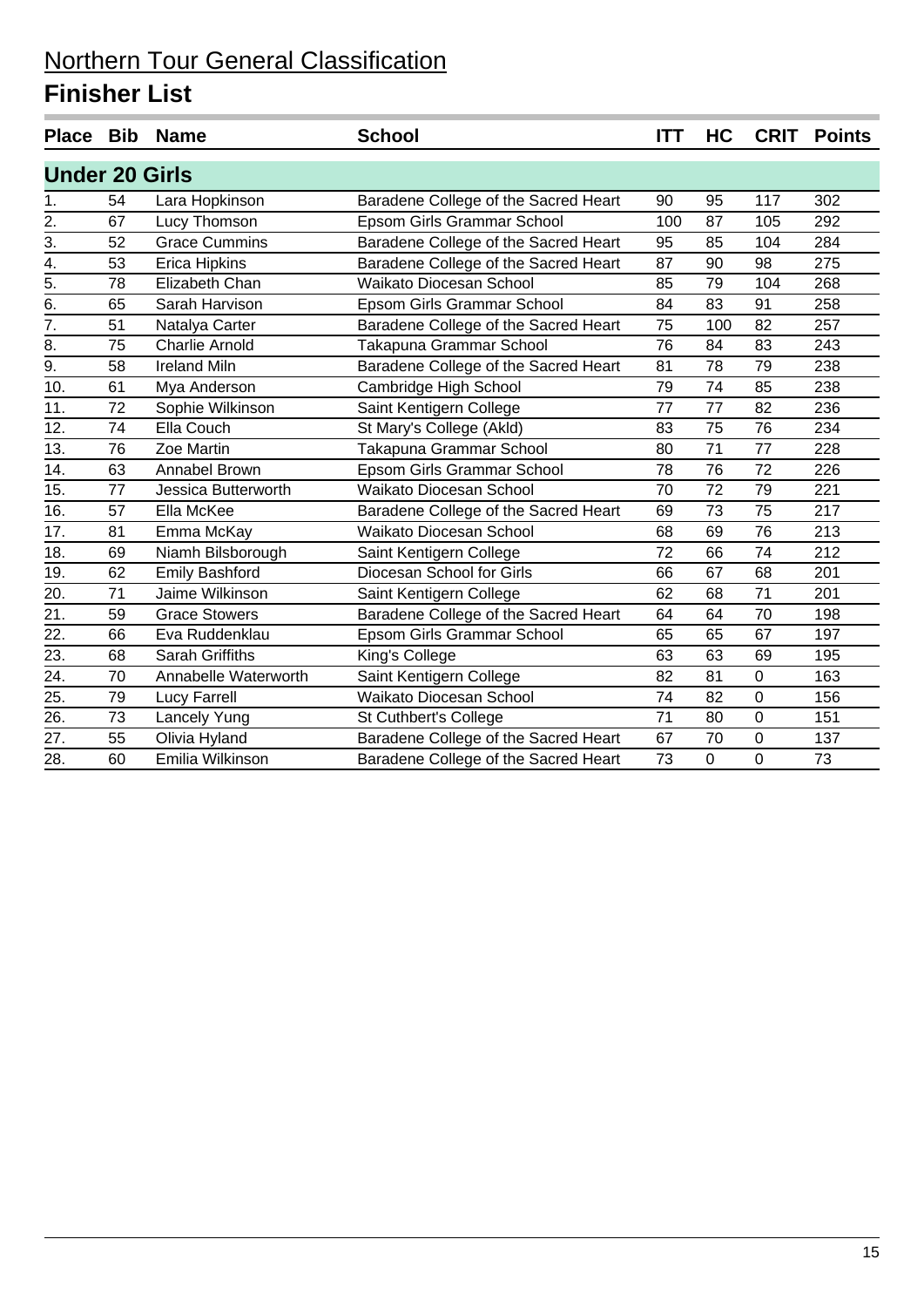| <b>Place</b> | <b>Bib</b> | <b>Name</b>                  | <b>School</b>                  | ITT | HC | <b>CRIT</b> | <b>Points</b> |
|--------------|------------|------------------------------|--------------------------------|-----|----|-------------|---------------|
|              |            | <b>Under 20 Boys B Grade</b> |                                |     |    |             |               |
|              | 21         | Perry Willimott              | Northcote College              | 66  | 56 | 86          | 208           |
| 2.           | 28         | Jack Melhuish                | Saint Kentigern College        | 62  | 68 | 66          | 196           |
| 3.           | 14         | <b>Tim Matthews</b>          | King's College                 | 63  | 62 | 70          | 195           |
| 4.           | 40         | Kalib Patterson              | Westlake Boys High School      | 57  | 54 | 82          | 193           |
| 5.           | 16         | Eric Gu                      | Macleans College               | 60  | 65 | 60          | 185           |
| 6.           | 22         | Callum Hockey                | Rangitoto College              | 65  | 58 | 62          | 185           |
| 7.           | 11         | Caleb Ney                    | Gisborne Boys High School      | 61  | 57 | 63          | 181           |
| 8.           | 12         | Fergus Washington-Smith      | Hamilton Boys High School      | 55  | 60 | 66          | 181           |
| 9.           | 2          | Jumy Suksamai                | <b>ACG Strathallan College</b> | 58  | 64 | 58          | 180           |
| 10.          | 42         | Joshua Wang                  | Westlake Boys High School      | 59  | 61 | 58          | 178           |
| 11.          | 30         | Luke Bishop                  | Selwyn College                 | 56  | 67 | 54          | 177           |
| 12.          | 43         | Mitchell Wisata              | Westlake Boys High School      | 54  | 51 | 53          | 158           |
| 13.          | 15         | Sufyaan Chutter              | Macleans College               | 51  | 53 | 51          | 155           |
| 14.          | 17         | Antoine Helean               | Macleans College               | 53  | 50 | 50          | 153           |
| 15.          | 31         | Caelan Boyd                  | St Peter's College (Akld)      | 52  | 52 | 49          | 153           |
| 16.          |            | Harrison Qu                  | <b>ACG Parnell College</b>     | 50  | 49 | 48          | 147           |